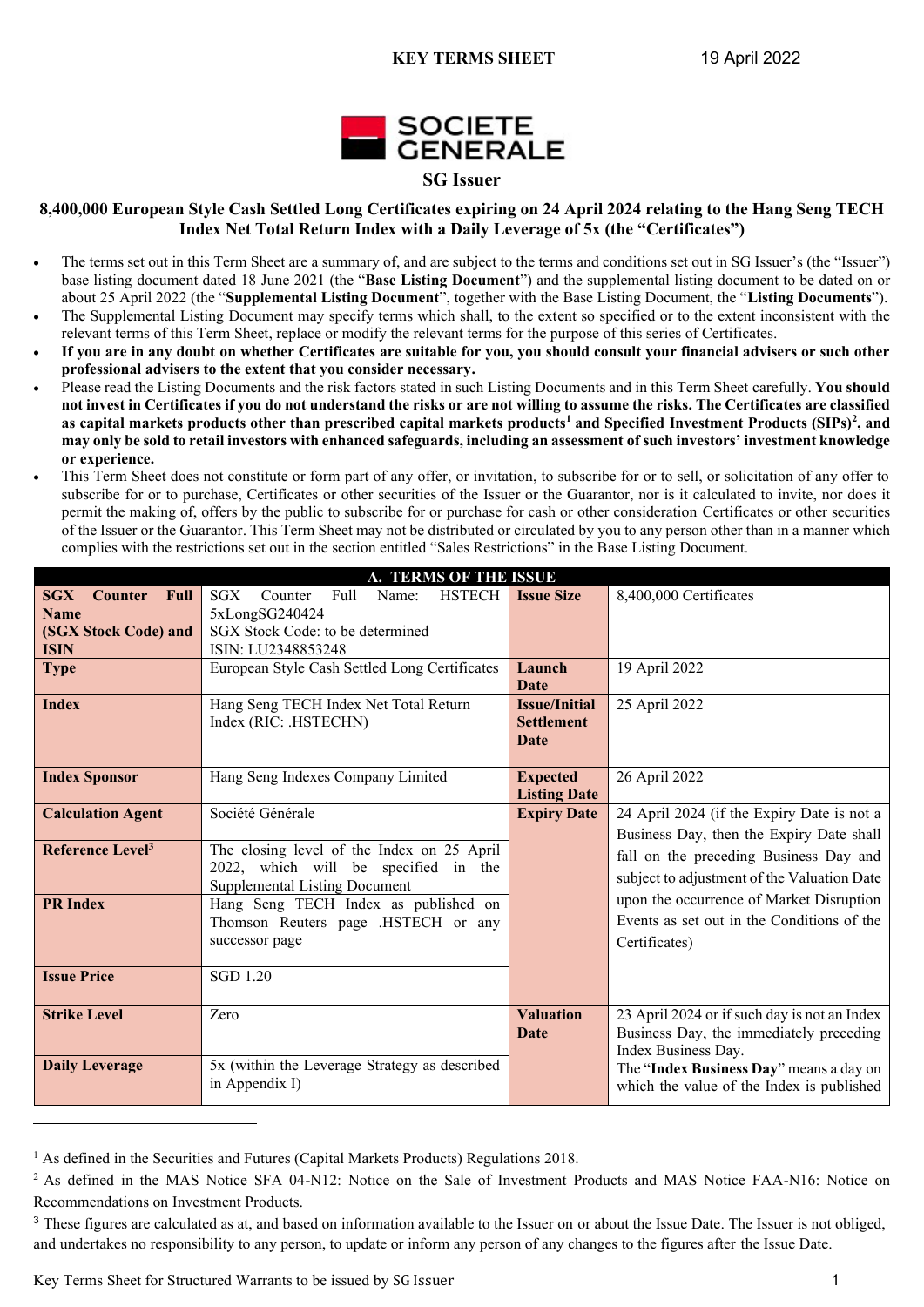| <b>Notional Amount per</b><br>Certificate            | <b>SGD 1.20</b>                                                                                                                                                                                                                                                |                                                                                               | by the Index Sponsor or, as the case may<br>be, the successor Index Sponsor           |  |  |
|------------------------------------------------------|----------------------------------------------------------------------------------------------------------------------------------------------------------------------------------------------------------------------------------------------------------------|-----------------------------------------------------------------------------------------------|---------------------------------------------------------------------------------------|--|--|
| Management<br>Fee                                    | 0.40%                                                                                                                                                                                                                                                          | Last                                                                                          | The date falling 5 Business Days                                                      |  |  |
| $(p.a.)^4$                                           |                                                                                                                                                                                                                                                                | <b>Trading</b>                                                                                | immediately preceding the Expiry Date,                                                |  |  |
| <b>Gap Premium (p.a.)</b>                            | 5.50%, is a hedging cost against extreme<br>market movements overnight.                                                                                                                                                                                        | Date                                                                                          | currently being 17 April 2024                                                         |  |  |
| <b>Funding Cost<sup>5</sup></b>                      | The annualised costs of funding, referencing a                                                                                                                                                                                                                 | Rebalancing                                                                                   | The transaction costs (if applicable),                                                |  |  |
|                                                      | publicly published interbank offered rate plus<br>spread.                                                                                                                                                                                                      | Cost <sup>5</sup><br>computed as a function of leverage and<br>daily performance of the Index |                                                                                       |  |  |
| <b>Board Lot</b>                                     | 100 Certificates                                                                                                                                                                                                                                               | <b>Settlement</b>                                                                             | No later than five Business Days following<br>the Expiry Date, currently being 02 May |  |  |
|                                                      |                                                                                                                                                                                                                                                                | Date<br>2024                                                                                  |                                                                                       |  |  |
| <b>Relevant</b><br><b>Stock</b>                      | The SGX-ST                                                                                                                                                                                                                                                     | <b>Listing</b>                                                                                | Application will be made for the listing of,                                          |  |  |
| <b>Exchange</b><br>for<br>the<br><b>Certificates</b> |                                                                                                                                                                                                                                                                |                                                                                               | and permission to deal in, the Certificates<br>on the Singapore Exchange Securities   |  |  |
| <b>Relevant</b><br><b>Stock</b>                      | The Stock Exchange of Hong Kong Limited                                                                                                                                                                                                                        |                                                                                               | Trading Limited ("SGX-ST") and the                                                    |  |  |
| <b>Exchange</b><br>the<br>for<br><b>Index</b>        | ("HKEX")                                                                                                                                                                                                                                                       |                                                                                               | issue of the Certificates is conditional upon<br>listing being granted                |  |  |
| <b>Clearing System</b>                               | The Central Depository (Pte) Limited ("CDP")                                                                                                                                                                                                                   | Warrant                                                                                       | CDP                                                                                   |  |  |
| <b>Exercise</b>                                      | Automatic Exercise                                                                                                                                                                                                                                             | <b>Agent</b>                                                                                  |                                                                                       |  |  |
|                                                      |                                                                                                                                                                                                                                                                | <b>Settlement</b><br>Cash Settlement<br><b>Method</b>                                         |                                                                                       |  |  |
| <b>Settlement Currency</b>                           | Singapore Dollar ("SGD")                                                                                                                                                                                                                                       | <b>Index</b><br>Hong Kong Dollar ("HKD")<br><b>Currency</b>                                   |                                                                                       |  |  |
| <b>Business Day</b>                                  | A "Business Day" is a day on which the SGX-                                                                                                                                                                                                                    | Governing                                                                                     | Singapore law                                                                         |  |  |
| and<br><b>Exchange</b>                               | ST is open for dealings in Singapore during its                                                                                                                                                                                                                | Law                                                                                           |                                                                                       |  |  |
| <b>Business Day</b>                                  | normal trading hours and banks are open for                                                                                                                                                                                                                    |                                                                                               |                                                                                       |  |  |
|                                                      | business in Singapore.<br>An "Exchange Business Day" is a day on                                                                                                                                                                                               |                                                                                               |                                                                                       |  |  |
|                                                      | which the SGX-ST and the HKEX are open for                                                                                                                                                                                                                     |                                                                                               |                                                                                       |  |  |
|                                                      | dealings in Singapore and Hong Kong                                                                                                                                                                                                                            |                                                                                               |                                                                                       |  |  |
|                                                      | respectively during its normal trading hours                                                                                                                                                                                                                   |                                                                                               |                                                                                       |  |  |
|                                                      | and banks are open for business in Singapore                                                                                                                                                                                                                   |                                                                                               |                                                                                       |  |  |
| Cash<br><b>Settlement</b>                            | and Hong Kong.<br>In respect of each Certificate, shall be an amount payable in the Settlement Currency equal to:                                                                                                                                              |                                                                                               |                                                                                       |  |  |
| <b>Amount</b>                                        | Notional Amount per Certificate x Closing Level                                                                                                                                                                                                                |                                                                                               |                                                                                       |  |  |
|                                                      | Please refer to the "Information relating to the European Style Cash Settled Long Certificates" section of the                                                                                                                                                 |                                                                                               |                                                                                       |  |  |
|                                                      | Supplemental Listing Document for examples and illustrations of the calculation of the Cash Settlement                                                                                                                                                         |                                                                                               |                                                                                       |  |  |
| <b>Closing Level</b>                                 | Amount.<br>In respect of each Certificate, shall be an amount payable in the Settlement Currency equal to:                                                                                                                                                     |                                                                                               |                                                                                       |  |  |
|                                                      |                                                                                                                                                                                                                                                                |                                                                                               |                                                                                       |  |  |
|                                                      | $\left(\frac{\textit{Final Reference Level } \times \textit{Final Exchange Rate}}{\textit{Initial Reference Level } \times \textit{Initial Exchange Rate}}\right)$                                                                                             |                                                                                               | - Strike Level $\big)$ $\times$ Hedging Fee Factor                                    |  |  |
|                                                      |                                                                                                                                                                                                                                                                |                                                                                               |                                                                                       |  |  |
| <b>Hedging Fee Factor</b>                            | In respect of each Certificate, shall be an amount calculated as: Product (for t from 2 to Valuation Date) of                                                                                                                                                  |                                                                                               |                                                                                       |  |  |
|                                                      | $(1 - \text{Management} \text{ Fe } x \text{ (ACT (t-1;t) = 360)}) x (1 - \text{Gap} \text{ premium (t-1)} x (\text{ACT (t-1;t) = 360)}), \text{where:}$<br>"t" refers to "Observation Date" which means each Index Business Day (subject to Market Disruption |                                                                                               |                                                                                       |  |  |
|                                                      |                                                                                                                                                                                                                                                                |                                                                                               |                                                                                       |  |  |
|                                                      | Event) from (and including) the Index Business Day immediately preceding the Expected Listing Date to the<br>Valuation Date; and                                                                                                                               |                                                                                               |                                                                                       |  |  |
|                                                      | $ACT(t-1;t)$ means the number of calendar days between the Index Business Day immediately preceding the                                                                                                                                                        |                                                                                               |                                                                                       |  |  |
|                                                      | Observation Date (which is "t-1") (included) and the Observation Date (which is "t") (excluded).                                                                                                                                                               |                                                                                               |                                                                                       |  |  |
|                                                      | If the Issuer determines, in its sole discretion, that on any Observation Date a Market Disruption Event has<br>occurred, then that Observation Date shall be postponed until the first succeeding Index Business Day on                                       |                                                                                               |                                                                                       |  |  |
|                                                      | which there is no Market Disruption Event, unless there is a Market Disruption Event on each of the five                                                                                                                                                       |                                                                                               |                                                                                       |  |  |
|                                                      | Index Business Days immediately following the original date that, but for the Market Disruption Event, would                                                                                                                                                   |                                                                                               |                                                                                       |  |  |
|                                                      | have been an Observation Date. In that case, that fifth Index Business Day shall be deemed to be the                                                                                                                                                           |                                                                                               |                                                                                       |  |  |
|                                                      | Observation Date notwithstanding the Market Disruption Event and the Issuer shall determine, its good faith                                                                                                                                                    |                                                                                               |                                                                                       |  |  |

<sup>4</sup> Please note that the Management Fee may be increased up to a maximum of 3% p.a. on giving one month's notice to investors. Any increase in the Management Fee will be announced on the SGXNET. Please refer to the section of the Supplemental Listing Document entitled "Fees and Charges" for further details of the fees and charges payable and the maximum of such fees as well as other ongoing expenses that may be borne by the Certificates.

Key Terms Sheet for Structured Warrants to be issued by SG Issuer

<sup>5</sup> These costs are embedded within the Leverage Strategy.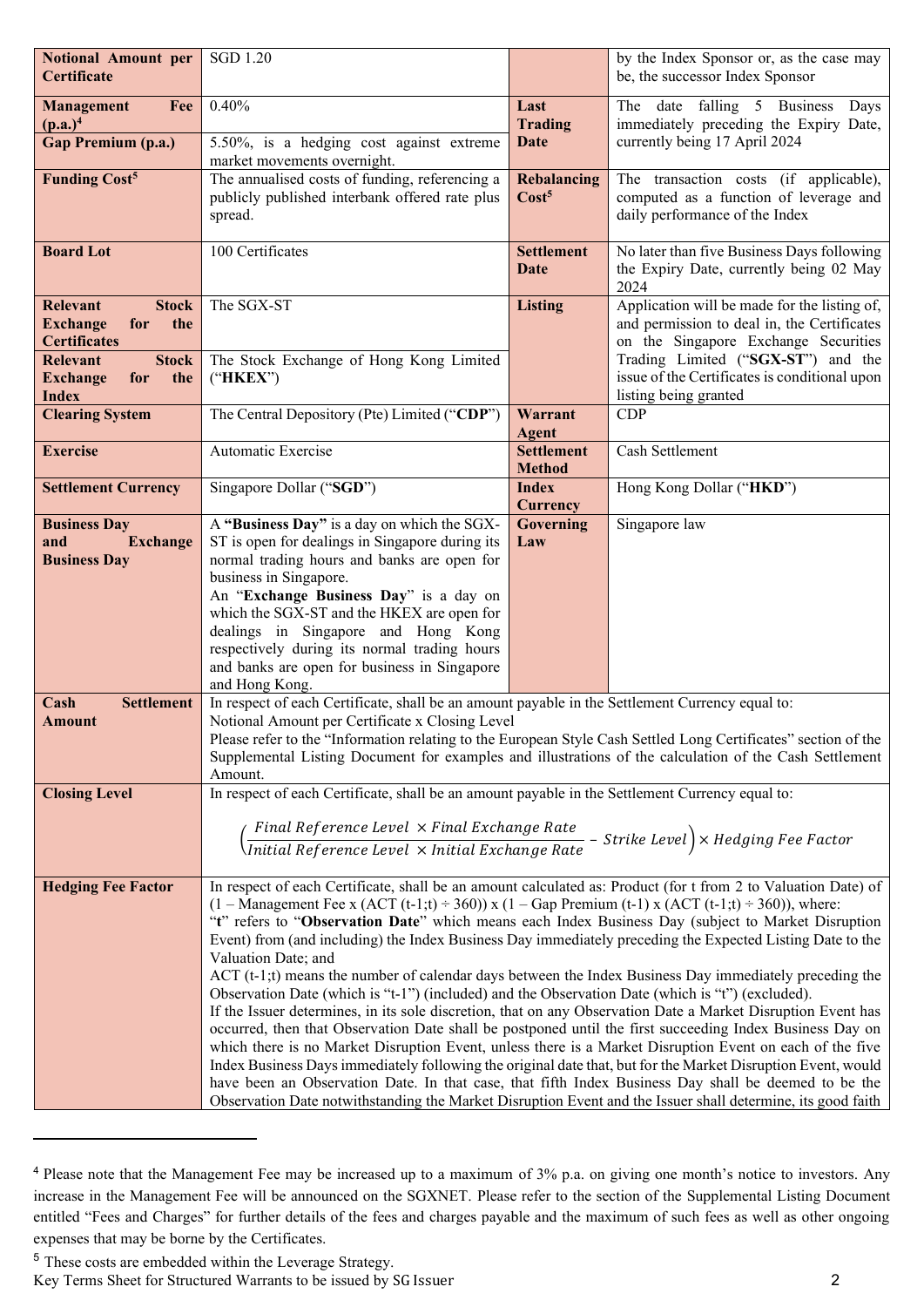|                                          | estimate of the level of the Leverage Strategy and the value of the Certificate on that fifth Index Business                                                                                                                    |
|------------------------------------------|---------------------------------------------------------------------------------------------------------------------------------------------------------------------------------------------------------------------------------|
|                                          | Day in accordance with the formula for and method of calculation last in effect prior to the occurrence of the                                                                                                                  |
|                                          | first Market Disruption Event taking into account, inter alia, the published level of the Index or the PR Index,                                                                                                                |
|                                          | the exchange traded or quoted price of each security comprised in the Index or the PR Index and the potential                                                                                                                   |
|                                          | increased cost of hedging by the Issuer as a result of the occurrence of the Market Disruption Event.                                                                                                                           |
|                                          | Please refer to the "Information relating to the European Style Cash Settled Long Certificates" section of the<br>Supplemental Listing Document for examples and illustrations of the calculation of the Hedging Fee Factor.    |
| <b>Initial Reference Level</b>           | 1,000                                                                                                                                                                                                                           |
| <b>Final Reference Level</b>             | The closing level of the Leverage Strategy on the Valuation Date.                                                                                                                                                               |
|                                          | Please refer to Appendix I "Specific Definitions relating to the Leverage Strategy" for an illustration of the                                                                                                                  |
|                                          | calculation of the closing level of the Leverage Strategy.                                                                                                                                                                      |
| <b>Initial Exchange Rate<sup>3</sup></b> | The rate for the conversion of HKD to SGD as at 5:00pm (Singapore Time) on 25 April 2022 as shown on                                                                                                                            |
|                                          | Reuters, provided that if the Reuters service ceases to display such information, as determined by the Issuer                                                                                                                   |
|                                          | by reference to such source(s) as the Issuer may reasonably determine to be appropriate at such a time, which                                                                                                                   |
|                                          | will be specified in the Supplemental Listing Document.                                                                                                                                                                         |
| <b>Final Exchange Rate</b>               | The rate for the conversion of HKD to SGD as at 5:00pm (Singapore Time) on the Valuation Date as shown                                                                                                                          |
|                                          | on Reuters, provided that if the Reuters service ceases to display such information, as determined by the                                                                                                                       |
|                                          | Issuer by reference to such source(s) as the Issuer may reasonably determine to be appropriate at such a time.                                                                                                                  |
| <b>Air Bag Mechanism</b>                 | The "Air Bag Mechanism" refers to the mechanism built in the Leverage Strategy and which is designed to                                                                                                                         |
|                                          | reduce the Leverage Strategy exposure to the Index during extreme market conditions. If the PR Index falls                                                                                                                      |
|                                          | by 10% or more during the trading day (which represents a 50% loss after a 5 times leverage), the Air Bag                                                                                                                       |
|                                          | Mechanism is triggered and the Leverage Strategy is adjusted intra-day. The Air Bag Mechanism reduces the<br>impact on the Leverage Strategy if the Index falls further, but will also maintain a reduced exposure to the       |
|                                          | Index in the event the Index starts to rise after the Air Bag Mechanism is triggered, thereby reducing its ability                                                                                                              |
|                                          | to recoup losses. Trading of Certificates is suspended for at least 30 minutes after the Air Bag is triggered.                                                                                                                  |
|                                          | Please refer to "Product Specific Risks" relating to the Air Bag Mechanism, the "Extraordinary Strategy                                                                                                                         |
|                                          | Adjustment for Performance Reasons ("Air Bag Mechanism")" section of Appendix I below, and the                                                                                                                                  |
|                                          | "Description of Air Bag Mechanism" section of the Supplemental Listing Document for further information                                                                                                                         |
|                                          | of the Air Bag Mechanism.                                                                                                                                                                                                       |
| Form                                     | The Certificates will be represented by a global warrant, which will be deposited with the CDP. No definitive                                                                                                                   |
|                                          | Warrants will be issued.                                                                                                                                                                                                        |
| <b>Adjustments</b><br>and                | The Issuer has the right to make adjustments to the terms of the Certificates if certain events including the                                                                                                                   |
| <b>Extraordinary Events</b>              | following take place: if the Index or the PR Index, as the case may be, is calculated and published by a                                                                                                                        |
|                                          | successor to the Index Sponsor, if the Index or the PR Index, as the case may be, is replaced or modified or<br>if the Index Sponsor fails to calculate and publish the Index on the Valuation Date (as more specifically set   |
|                                          | out in the terms and conditions of the Certificates in the Listing Documents). For the avoidance of doubt, no                                                                                                                   |
|                                          | notice will be given if the Issuer determines that adjustments will not be made.                                                                                                                                                |
| <b>Further Issuance</b>                  | The Issuer may issue further certificates which will form a single series with the existing issue of Certificates,                                                                                                              |
|                                          | subject to the approval of the SGX-ST.                                                                                                                                                                                          |
| <b>Documents</b>                         | The Listing Documents are and will be available for inspection during usual business hours on any weekday                                                                                                                       |
|                                          | (public holidays excepted) at the following address:                                                                                                                                                                            |
|                                          | Société Générale, Singapore Branch, 8 Marina Boulevard, #12-01 Marina Bay Financial Centre Tower 1,                                                                                                                             |
|                                          | Singapore 018981.                                                                                                                                                                                                               |
| <b>Selling Restrictions</b>              | No action has been or will be taken by the Issuer that would permit a public offering of the Certificates or                                                                                                                    |
|                                          | possession or distribution of any offering material in relation to the Certificates in any jurisdiction where                                                                                                                   |
|                                          | action for that purpose is required. No offers, sales or deliveries of any Certificate or distribution of any<br>offering material relating to the Certificates may be made in or from any jurisdiction except in circumstances |
|                                          | which will result in compliance with any applicable laws or regulations.                                                                                                                                                        |
|                                          | <b>B. INFORMATION ON THE ISSUER AND GUARANTOR</b>                                                                                                                                                                               |
| <b>Name of Issuer</b>                    | <b>SG</b> Issuer                                                                                                                                                                                                                |
|                                          | The Issuer is incorporated in Luxembourg with limited liability.                                                                                                                                                                |
| <b>Name of Guarantor</b>                 | Société Générale                                                                                                                                                                                                                |
|                                          | The Guarantor is incorporated in France as a Société Anonyme.                                                                                                                                                                   |
| <b>Credit Rating of the</b>              | As of the Launch Date:                                                                                                                                                                                                          |
| <b>Guarantor</b>                         | Moody's Investors Service, Inc.: A1                                                                                                                                                                                             |
|                                          | S&P Global Ratings: A                                                                                                                                                                                                           |
| <b>Issuer</b> / Guarantor                | The Issuer is supervised by the Luxembourg Commission de Surveillance du Secteur Financier on a                                                                                                                                 |
| <b>Regulated by</b>                      | consolidated basis.                                                                                                                                                                                                             |
|                                          | The Guarantor is regulated by, inter alia, the Autorité de contrôle prudentiel et de résolution (ACPR) in<br>France.                                                                                                            |
| <b>Issuer's / Guarantor's</b>            | The Issuer's contact information is as follows:<br>$\bullet$                                                                                                                                                                    |
| Website and any other                    | Contact number: +352 27 85 44 40                                                                                                                                                                                                |
| <b>Contact Information</b>               | Email address: SGIS@sgcib.com                                                                                                                                                                                                   |
|                                          | For more information, including financial information, on the Guarantor, please see the Guarantor's<br>$\bullet$                                                                                                                |
|                                          | corporate web-site www.societegenerale.com.                                                                                                                                                                                     |
|                                          | C. INFORMATION ON MARKET MAKING                                                                                                                                                                                                 |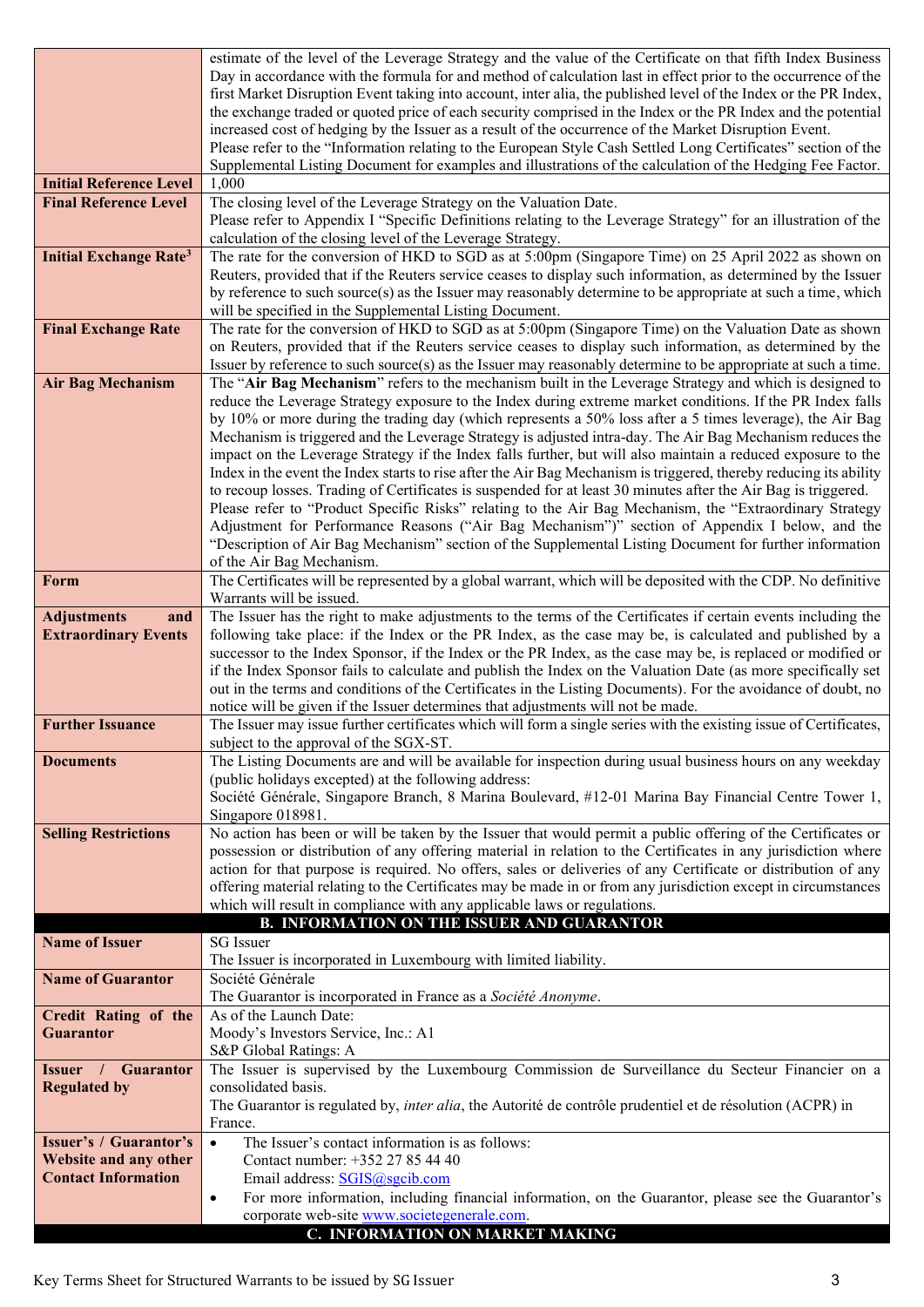| Name of Designated                                                                                                                       | Société Générale                                                                                                                                                                                                                                                                                                                                                                                                                                                                                                   |  |
|------------------------------------------------------------------------------------------------------------------------------------------|--------------------------------------------------------------------------------------------------------------------------------------------------------------------------------------------------------------------------------------------------------------------------------------------------------------------------------------------------------------------------------------------------------------------------------------------------------------------------------------------------------------------|--|
| <b>Market</b><br><b>Maker</b>                                                                                                            |                                                                                                                                                                                                                                                                                                                                                                                                                                                                                                                    |  |
| ("DMM")                                                                                                                                  |                                                                                                                                                                                                                                                                                                                                                                                                                                                                                                                    |  |
| Maximum Bid and                                                                                                                          | when the best bid price of the Certificate is S\$10 and below: 10 ticks or S\$0.20 whichever is greater;<br>(i)                                                                                                                                                                                                                                                                                                                                                                                                    |  |
| <b>Offer Spread</b>                                                                                                                      | and                                                                                                                                                                                                                                                                                                                                                                                                                                                                                                                |  |
|                                                                                                                                          | when the best bid price of the Certificate is above S\$10: 5% of the best bid price of the Certificate.<br>(i)                                                                                                                                                                                                                                                                                                                                                                                                     |  |
| Quantity<br><b>Minimum</b>                                                                                                               | 10,000 Certificates                                                                                                                                                                                                                                                                                                                                                                                                                                                                                                |  |
| subject to Bid and                                                                                                                       |                                                                                                                                                                                                                                                                                                                                                                                                                                                                                                                    |  |
| <b>Offer Spread</b>                                                                                                                      |                                                                                                                                                                                                                                                                                                                                                                                                                                                                                                                    |  |
| <b>Last Trading Day for</b>                                                                                                              | The date falling 5 Exchange Business Days immediately preceding the Expiry Date.                                                                                                                                                                                                                                                                                                                                                                                                                                   |  |
| <b>Market Making</b>                                                                                                                     |                                                                                                                                                                                                                                                                                                                                                                                                                                                                                                                    |  |
| <b>Circumstances</b> where                                                                                                               | The DMM may not provide quotations in the following circumstances:                                                                                                                                                                                                                                                                                                                                                                                                                                                 |  |
| a Quote will/may not                                                                                                                     | during the pre-market opening and five minutes following the opening of the SGX-ST on any trading<br>(i)                                                                                                                                                                                                                                                                                                                                                                                                           |  |
| be provided                                                                                                                              | day;                                                                                                                                                                                                                                                                                                                                                                                                                                                                                                               |  |
|                                                                                                                                          | if the Certificates are valueless (where the Issuer's bid price is below the minimum bid size for such<br>(11)                                                                                                                                                                                                                                                                                                                                                                                                     |  |
|                                                                                                                                          | securities as prescribed by the SGX-ST);                                                                                                                                                                                                                                                                                                                                                                                                                                                                           |  |
|                                                                                                                                          | (iii) before the Relevant Stock Exchange for the Index has opened and after the Relevant Stock Exchange                                                                                                                                                                                                                                                                                                                                                                                                            |  |
|                                                                                                                                          | for the Index has closed on any trading day and trading in the securities constituting the Index has ceased                                                                                                                                                                                                                                                                                                                                                                                                        |  |
|                                                                                                                                          | for such trading day;                                                                                                                                                                                                                                                                                                                                                                                                                                                                                              |  |
|                                                                                                                                          | (iv) when trading in the Index is suspended or limited in a material way for any reason, for the avoidance of                                                                                                                                                                                                                                                                                                                                                                                                      |  |
|                                                                                                                                          | doubt, the DMM is not obliged to provide quotations for the Certificates at any time when the Index is                                                                                                                                                                                                                                                                                                                                                                                                             |  |
|                                                                                                                                          | not negotiated/traded for any reason;                                                                                                                                                                                                                                                                                                                                                                                                                                                                              |  |
|                                                                                                                                          | where the Certificates are suspended from trading for any reason including, but without limitation, as a<br>(v)                                                                                                                                                                                                                                                                                                                                                                                                    |  |
|                                                                                                                                          | result of trading in the securities or derivatives relating to or constituting the Index being suspended,                                                                                                                                                                                                                                                                                                                                                                                                          |  |
|                                                                                                                                          | trading of options or futures relating to the Index on any options or futures exchanges being suspended,                                                                                                                                                                                                                                                                                                                                                                                                           |  |
|                                                                                                                                          | or options or futures generally on any options and/or futures exchanges on which options relating to the                                                                                                                                                                                                                                                                                                                                                                                                           |  |
|                                                                                                                                          | Index are traded being suspended, or if the Index for whatever reason is not calculated;                                                                                                                                                                                                                                                                                                                                                                                                                           |  |
|                                                                                                                                          | (vi) market disruption events, including, without limitation, (i) any suspension of or limitation imposed on                                                                                                                                                                                                                                                                                                                                                                                                       |  |
|                                                                                                                                          | trading (including but not limited to unforeseen circumstances such as by reason of movements in price                                                                                                                                                                                                                                                                                                                                                                                                             |  |
|                                                                                                                                          | exceeding limits permitted by the SGX-ST or any act of God, war, riot, public disorder, explosion,                                                                                                                                                                                                                                                                                                                                                                                                                 |  |
|                                                                                                                                          | terrorism or otherwise) in securities or derivatives relating to or constituting the Index, options or futures                                                                                                                                                                                                                                                                                                                                                                                                     |  |
|                                                                                                                                          | relating to the Index on any options or futures exchanges or options or futures generally on any options                                                                                                                                                                                                                                                                                                                                                                                                           |  |
|                                                                                                                                          | and/or futures exchanges on which options relating to the Index are traded and (ii) any failure from the                                                                                                                                                                                                                                                                                                                                                                                                           |  |
|                                                                                                                                          | Index Sponsor to compute, publish and disseminate the level of the Index or the PR Index, or material<br>limitation to access the level of the PR Index or the Index;                                                                                                                                                                                                                                                                                                                                              |  |
|                                                                                                                                          | (vii) where the Issuer or the DMM faces technical problems affecting the ability of the DMM to provide bids                                                                                                                                                                                                                                                                                                                                                                                                        |  |
|                                                                                                                                          | and offer quotations;                                                                                                                                                                                                                                                                                                                                                                                                                                                                                              |  |
|                                                                                                                                          | (viii) where the ability of the Issuer to source a hedge or unwind an existing hedge, as determined by the                                                                                                                                                                                                                                                                                                                                                                                                         |  |
|                                                                                                                                          | Issuer in good faith, is materially affected by the prevailing market conditions, and the Issuer informs                                                                                                                                                                                                                                                                                                                                                                                                           |  |
|                                                                                                                                          | the SGX-ST of its inability to do so as soon as practicable;                                                                                                                                                                                                                                                                                                                                                                                                                                                       |  |
|                                                                                                                                          | in cases where the Issuer has no Certificates to sell, then the DMM will only provide the bid price;<br>(1X)                                                                                                                                                                                                                                                                                                                                                                                                       |  |
|                                                                                                                                          |                                                                                                                                                                                                                                                                                                                                                                                                                                                                                                                    |  |
|                                                                                                                                          |                                                                                                                                                                                                                                                                                                                                                                                                                                                                                                                    |  |
|                                                                                                                                          |                                                                                                                                                                                                                                                                                                                                                                                                                                                                                                                    |  |
|                                                                                                                                          |                                                                                                                                                                                                                                                                                                                                                                                                                                                                                                                    |  |
|                                                                                                                                          |                                                                                                                                                                                                                                                                                                                                                                                                                                                                                                                    |  |
|                                                                                                                                          |                                                                                                                                                                                                                                                                                                                                                                                                                                                                                                                    |  |
|                                                                                                                                          |                                                                                                                                                                                                                                                                                                                                                                                                                                                                                                                    |  |
| exposure to the Index. The Certificates are classified as Specified Investment Products (SIPs), and may only be sold to retail investors |                                                                                                                                                                                                                                                                                                                                                                                                                                                                                                                    |  |
|                                                                                                                                          | with enhanced safeguards, including an assessment of such investors' investment knowledge or experience.                                                                                                                                                                                                                                                                                                                                                                                                           |  |
| WHO IS THIS PRODUCT SUITABLE FOR?                                                                                                        | if the stock market experiences exceptional price movement and volatility;<br>(x)<br>when it is a public holiday in Singapore and/or Hong Kong and/or the SGX-ST and/or the HKEX is not<br>$(x_i)$<br>open for dealings; and<br>(xii) during the suspension of trading of Certificates after an Air Bag Mechanism has been triggered.<br><b>D. PRODUCT SUITABILITY</b><br>• This product is only suitable for investors who believe that the level of the Index will increase and are seeking short-term leveraged |  |

• This product should be only considered for intraday trading and short term investment periods due to its leveraged exposure and the daily compounding, which may lead to a performance different from 5 times the performance of the Index over a period longer than one day.

You should consider carefully whether the Certificates are suitable for you in light of your experience, objectives, financial position and other relevant circumstances. The Certificates are not suitable for inexperienced investors.

# **WHAT ARE YOU INVESTING IN?**

### **Key Product Features**

| WHAT ARE YOU INVESTING IN?                                                                             | <b>Further Information</b>     |
|--------------------------------------------------------------------------------------------------------|--------------------------------|
| You are investing in the daily leveraged certificates, which are in the form of a zero-strike warrant, | Please<br>the<br>refer<br>tο   |
| that provides you with a fixed leveraged return on the daily performance of the Index, plus any        | "Information relating to the   |
| costs or fees that may apply.                                                                          | Index"<br>section<br>the<br>1n |
| The Certificates track the performance of the Leverage Strategy. This Leverage Strategy provides       | Listing<br>Supplemental        |
| a return based on a fixed daily leveraged return of the Index.                                         | Document, and the Issuer's     |
| As an example, the Certificates' daily performance will correspond to 5 times the daily                | website at dlc.socgen.com.     |
| performance of the Index (excluding costs). If the Index rises by 1% compared to the previous          |                                |
| closing level, the Certificate will rise by 5% (excluding costs). If the Index falls by 1% compared    |                                |
| to the previous closing level, the Certificate will fall by 5% (excluding costs).                      |                                |
| Floor level of the Leverage Strategy                                                                   |                                |
| The Leverage Strategy is floored at 0 and the Certificates cannot be valued below zero.                |                                |
|                                                                                                        |                                |

Key Terms Sheet for Structured Warrants to be issued by SG Issuer 4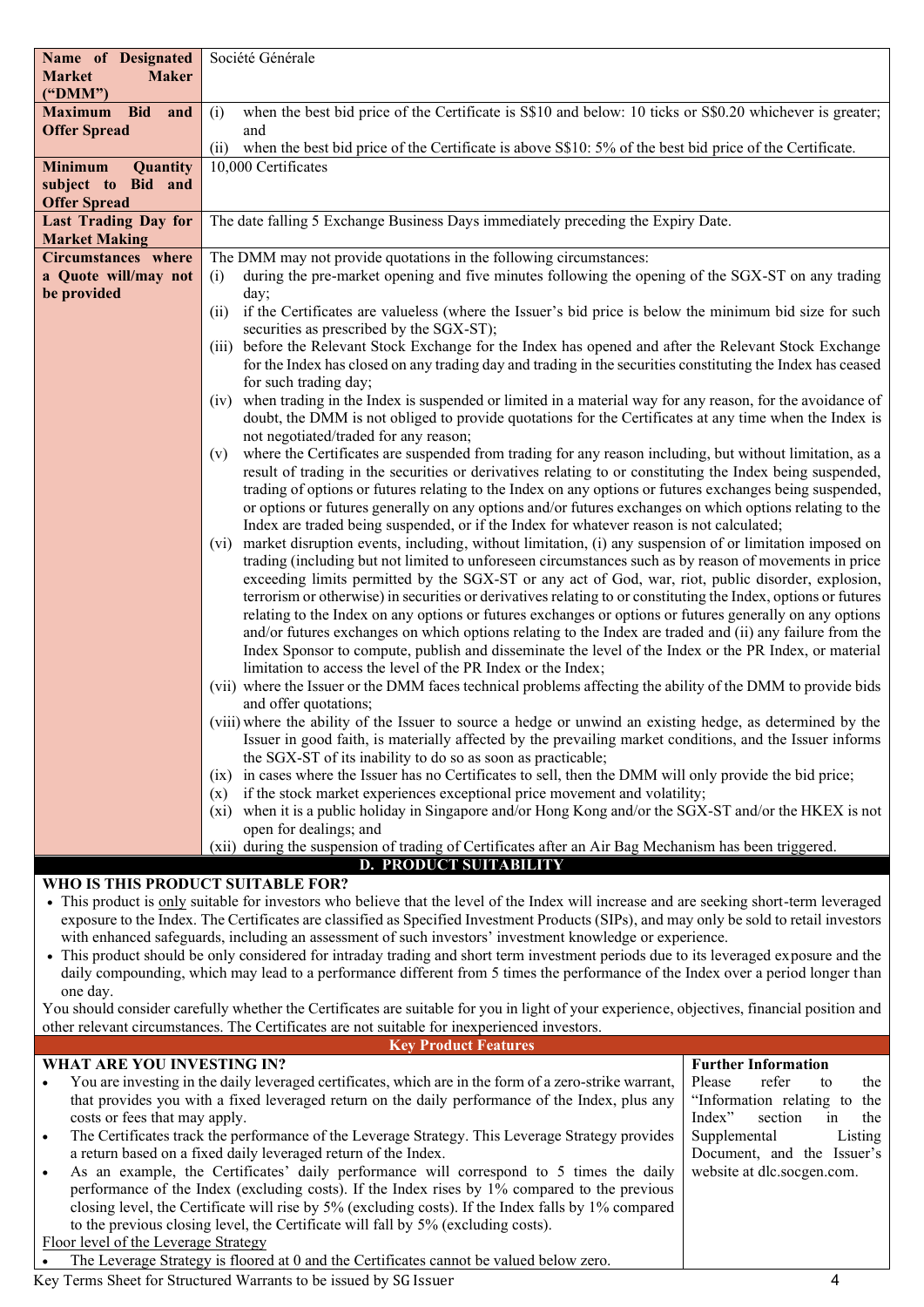|           | Leverage Mechanism                                                                                                                                                                                                                                                                                                                                                         |                                                                    |
|-----------|----------------------------------------------------------------------------------------------------------------------------------------------------------------------------------------------------------------------------------------------------------------------------------------------------------------------------------------------------------------------------|--------------------------------------------------------------------|
|           | The leverage mechanism is designed to provide 5 times the daily performance of the Index<br>(excluding costs). As the initial investment is only the price of the Certificates, the leverage is                                                                                                                                                                            |                                                                    |
|           | derived by a process equivalent to financing an additional 4 times the daily performance of the                                                                                                                                                                                                                                                                            |                                                                    |
|           | Index at a funding rate determined according to the formula of the Leverage Strategy.                                                                                                                                                                                                                                                                                      |                                                                    |
|           | <b>Calculation of the Cash Settlement Amount</b>                                                                                                                                                                                                                                                                                                                           |                                                                    |
|           | In respect of each Certificate, shall be an amount (if positive) payable in the Settlement Currency equal to:<br>the Notional Amount per Certificate times the Closing Level.                                                                                                                                                                                              |                                                                    |
|           | WHAT WOULD YOU GAIN OR LOSE IN DIFFERENT SITUATIONS?<br>• Best case scenario:                                                                                                                                                                                                                                                                                              |                                                                    |
|           | The level of the Index increases substantially resulting in a significant increase in the price of the Certificates. You would then sell the<br>Certificates and realise a profit. The DMM is required to provide liquidity in the Certificates to ensure that there will generally be a<br>market price available for the purchase and sale of the Certificates.          |                                                                    |
|           | • Worst case scenario:                                                                                                                                                                                                                                                                                                                                                     |                                                                    |
|           | If you buy the Certificates and the level of the Index decreases sharply, the value of the Certificates will decrease by a multiple of the<br>aforementioned decrease in the level of the Index, and you may lose your entire investment.                                                                                                                                  |                                                                    |
|           | Please refer to Appendix II below for an illustration on how returns and losses can occur under different scenarios.                                                                                                                                                                                                                                                       |                                                                    |
|           | <b>E. KEY RISKS</b><br>WHAT ARE THE KEY RISKS OF THIS INVESTMENT?                                                                                                                                                                                                                                                                                                          | <b>Further Information</b>                                         |
| $\bullet$ | Investment in the Certificates involves substantial risks including market risk, liquidity risk and<br>the risk that the Issuer and/or the Guarantor will be unable to satisfy its/their obligations under the                                                                                                                                                             | Please refer to the "Risk<br>Factors" section set out in the       |
|           | Certificates. Investors should ensure that they understand the nature of all these risks before<br>making a decision to invest in the Certificates.                                                                                                                                                                                                                        | Base Listing Document and in<br>Supplemental Listing<br>the        |
| $\bullet$ | PLEASE REFER TO THE LISTING DOCUMENTS FOR A COMPLETE LIST OF RISKS<br>The Risk Factors below are a summary of the Risk Factors set out in the Base Listing Document                                                                                                                                                                                                        | Document for a complete list<br>of risks and details of the risks. |
|           | and the Supplemental Listing Document.<br><b>Market Risks</b>                                                                                                                                                                                                                                                                                                              |                                                                    |
| $\bullet$ | Market price of the Certificates may be affected by many factors                                                                                                                                                                                                                                                                                                           |                                                                    |
|           | Due to their nature, Certificates can be volatile instruments and may be subject to considerable fluctuations in value due to, including<br>but not limited to, variations in the frequency and magnitude of the changes in the level of the Index, the time remaining to expiry,<br>the currency exchange rates and the creditworthiness of the Issuer and the Guarantor. |                                                                    |
| $\bullet$ | You may lose your entire investment                                                                                                                                                                                                                                                                                                                                        |                                                                    |
|           | Certain events relating to the Index or Index components may cause adverse movements in the value and the level of the Index or                                                                                                                                                                                                                                            |                                                                    |
|           | Index components, as a result of which, you may, in extreme circumstances, sustain a significant loss of your investment if the level<br>of the Index has fallen sharply.                                                                                                                                                                                                  |                                                                    |
|           | <b>Liquidity Risks</b>                                                                                                                                                                                                                                                                                                                                                     |                                                                    |
|           |                                                                                                                                                                                                                                                                                                                                                                            |                                                                    |
| $\bullet$ | The secondary market may be illiquid                                                                                                                                                                                                                                                                                                                                       |                                                                    |
|           | The Issuer acting through its DMM may be the only market participant buying and selling the Certificates. Therefore, the secondary                                                                                                                                                                                                                                         |                                                                    |
|           | market for the Certificates may be limited and you may not be able to realise the value of the Certificates. Do note that the bid-ask<br>spread increases with illiquidity.                                                                                                                                                                                                |                                                                    |
|           | <b>Product Specific Risks</b>                                                                                                                                                                                                                                                                                                                                              |                                                                    |
| $\bullet$ | Certificates only exercisable on the Expiry Date                                                                                                                                                                                                                                                                                                                           |                                                                    |
|           | The Certificates are only exercisable on the Expiry Date and you may not exercise the Certificates prior to such date. Accordingly,                                                                                                                                                                                                                                        |                                                                    |
| $\bullet$ | if on the Expiry Date the Cash Settlement Amount is zero or close to zero, you will lose your entire investment in the Certificates.<br>The total return on an investment in any Certificate will be affected by the Hedging Fee Factor, Management Fee and Gap<br>Premium.                                                                                                |                                                                    |
| $\bullet$ | Trading in the Certificates may be suspended                                                                                                                                                                                                                                                                                                                               |                                                                    |
|           | You should note that if trading in the securities or derivatives relating to or constituting the Index is suspended, trading of options                                                                                                                                                                                                                                    |                                                                    |
|           | or futures relating to the Index on any options or futures exchanges is suspended, or options or futures generally on any options<br>and/or futures exchanges on which options or futures relating to the Index are traded is suspended, or if the Index for whatever                                                                                                      |                                                                    |
|           | reason is not calculated, trading in the relevant Certificates may be suspended for a similar period.                                                                                                                                                                                                                                                                      |                                                                    |
| $\bullet$ | The value of certain index constituents may not be included in the closing level of the Index                                                                                                                                                                                                                                                                              |                                                                    |
|           | The closing level of the Index may be the settlement price for settling the relevant index futures and options contracts as determined<br>by the Relevant Stock Exchange. Thus, if it occurs at a time when one or more securities or derivatives comprised in the Index are                                                                                               |                                                                    |
|           | not trading and there is no Market Disruption Event under the terms of the Certificates then the value of such securities or derivatives                                                                                                                                                                                                                                   |                                                                    |
| $\bullet$ | will not be included in the closing level of the Index.                                                                                                                                                                                                                                                                                                                    |                                                                    |
|           | Issuer may make adjustments to the terms and conditions of the Certificates<br>Certain events relating to the PR Index or the Index or PR Index components or Index components permit the Issuer to make certain                                                                                                                                                           |                                                                    |
|           | determinations in respect of the PR Index or the Index or PR Index components or Index components, such as an adjustment to the<br>Cash Settlement Amount necessary to take account of any material change in the method of calculation of the Index.                                                                                                                      |                                                                    |
| $\bullet$ | You may be exposed to an exchange rate risk                                                                                                                                                                                                                                                                                                                                |                                                                    |
|           | There may be an exchange rate risk where the Cash Settlement Amount is converted from a foreign currency into Singapore Dollars.                                                                                                                                                                                                                                           |                                                                    |
| $\bullet$ | You may be exposed to volatility relating to the Index<br>The Index, being a sectorial index and is thematic in nature, may experience more volatility than other indices such as the Hang<br>Seng Index and Hang Seng China Enterprises Index.                                                                                                                            |                                                                    |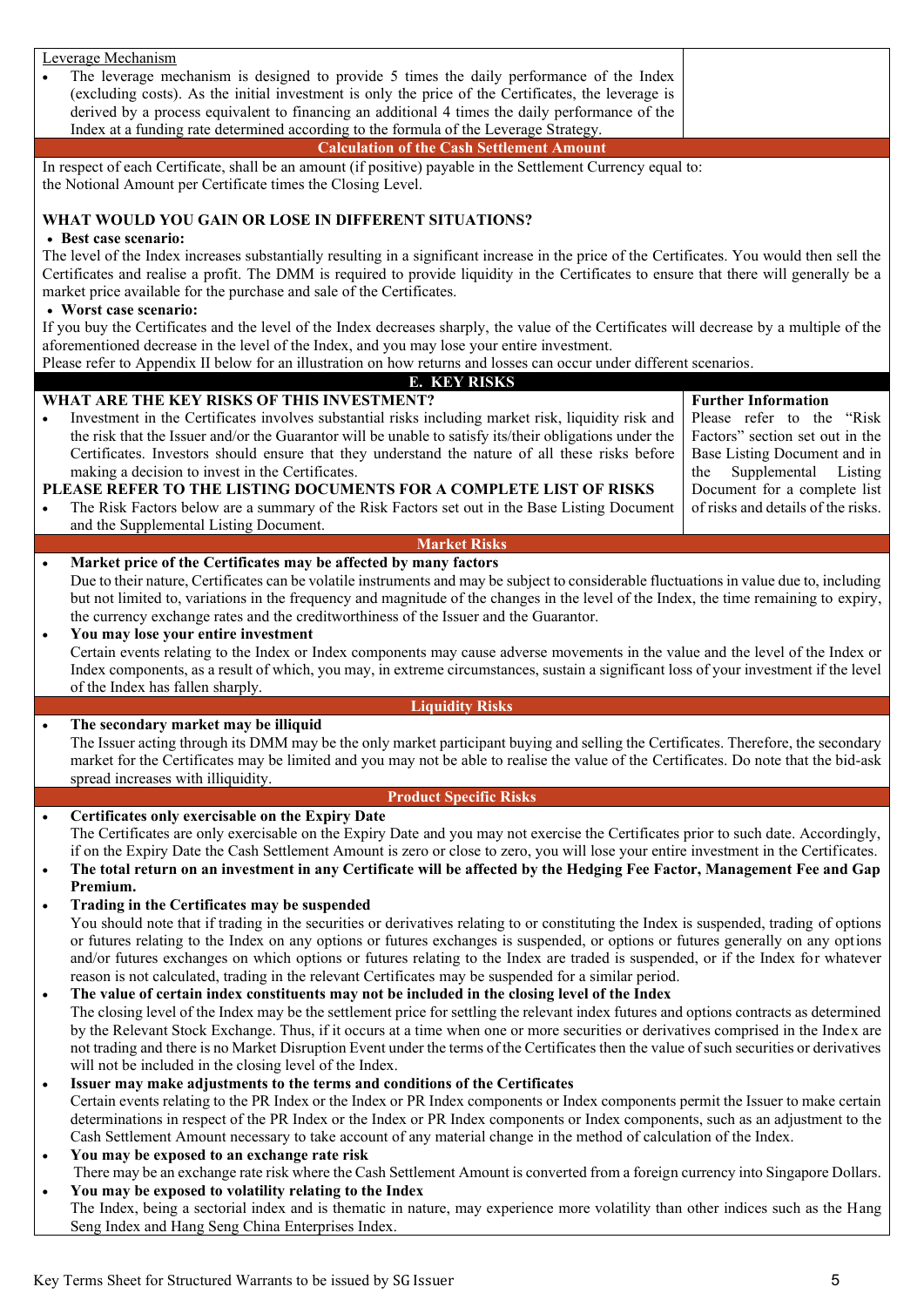#### • **You will be exposed to leveraged risks**

If the investment results in a loss, any such loss will be increased by the leverage factor of the Certificates. Consequently you could lose more than you would if you invested directly in the Index, or securities or derivatives comprised in the Index.

- **Product performance may differ from 5 times the performance of the Index over a period longer than one day** When held for longer than a day, product performance could be more or less than the leverage factor that is embedded within the Certificates. The performance each day is locked in, and any subsequent returns are based on what was achieved the previous day. This process, referred to as compounding, may lead to a performance difference from 5 times the performance of the securities or derivatives comprised in the Index over a period longer than one day. This difference may be amplified in a volatile market with a sideway trend, where market movements are not clear in direction, whereby investors may sustain substantial losses.
- **The Air Bag Mechanism is triggered only when the Index or the PR Index is calculated or traded, which may not be during the trading hours of the Relevant Stock Exchange for the Certificates.**
- **When triggered, the Air Bag Mechanism may reduce the ability for the product to recoup losses**

Investors should note that the Air Bag Mechanism reduces the impact on the Leverage Strategy if the Index falls further, but will also maintain a reduced exposure to the Index in the event the Index starts to rise after the Air Bag Mechanism is triggered, thereby reducing its ability to recoup losses. Illustrative examples of the Air Bag Mechanism are set out below. <sup>6</sup>



#### Scenario 1 – Downward Trend after Air Bag trigger



## Scenario 2 – Upward Trend after Air Bag trigger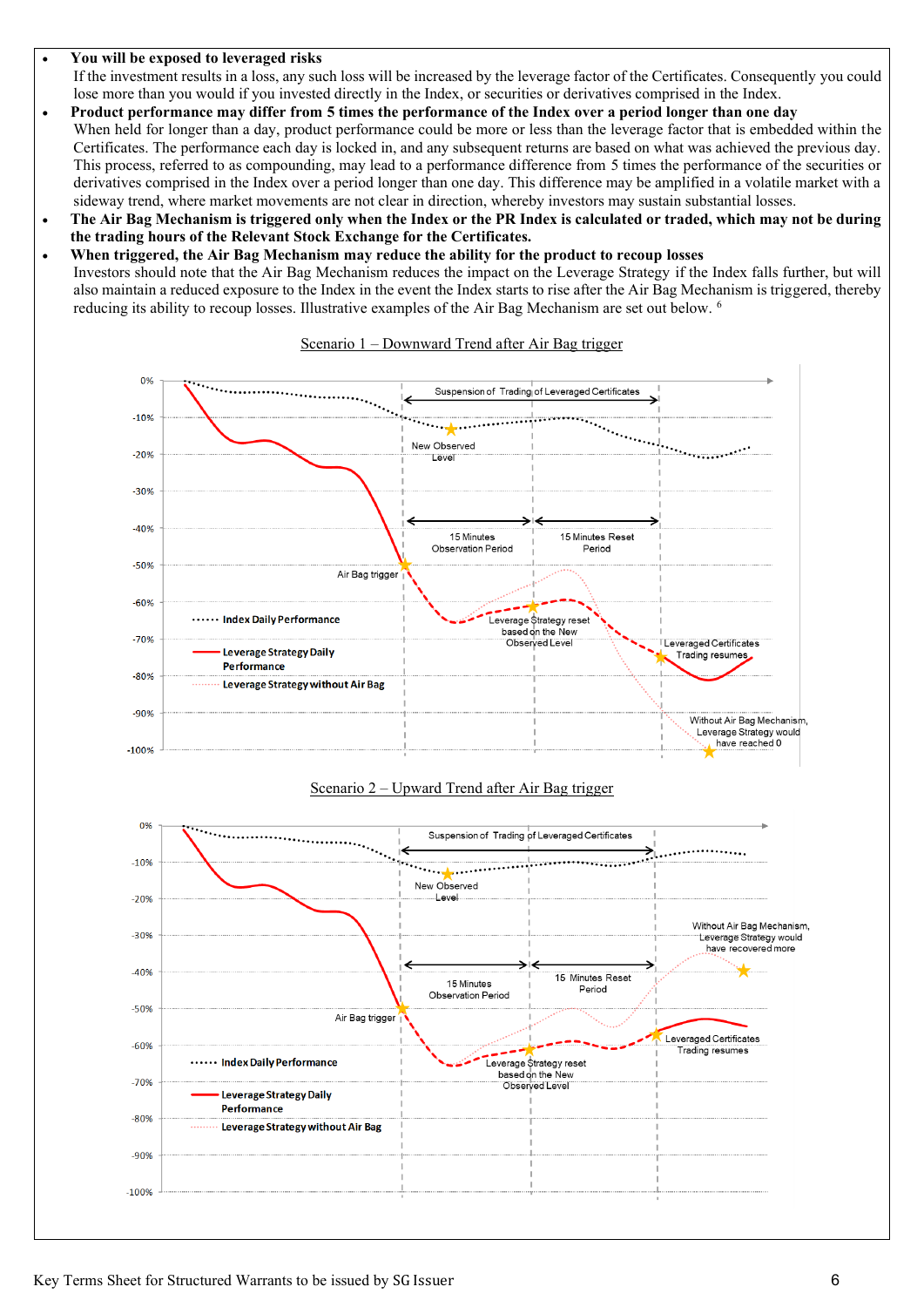- There is no assurance that the Air Bag Mechanism will prevent investors from losing the entire value of their investment, in the event of (i) an overnight fall in the Index, where there is a 20% or greater gap between the previous day closing level and the opening level of the Index the following day, as the Air Bag Mechanism will only be triggered when market opens the following day or (ii) a sharp intraday fall in the Index of 20% or greater within the 15 minutes Observation Period compared to the reference level, being: (a) if air bag has not been previously triggered on the same day, the previous closing level of the Index, or (b) if one or more air bag have been previously triggered on the same day, the latest New Observed Level.
- **The Certificates may be cancelled by the Issuer** The Certificates may be cancelled at the discretion of the Issuer under certain circumstances, on giving notice to investors in accordance with the terms and conditions of the Certificates. Any money received by an investor on cancellation of the Certificates, which will be at the mark to market price, may be less than the capital initially invested by the investor, resulting in a loss to the investor.

#### Issuer Related Risks

#### • **You are exposed to the credit risk of the Issuer and the Guarantor**

The Certificates constitute general and unsecured obligations of the Issuer (in the case of any substitution of the Issuer in accordance with the Conditions of the Certificates, the Substituted Obligor as defined in the Conditions of the Certificates) and of no other person, and the guarantee provided by the Guarantor constitutes direct unconditional unsecured senior preferred obligations of the Guarantor and of no other person. If you purchase the Certificates, you are relying upon the creditworthiness of the Issuer and the Guarantor and have no rights under the Certificates against any other person. You should note that the Issuer issues a large number of financial instruments, including Certificates, on a global basis and at any given time, the financial instruments outstanding may be substantial.

• **Conflicts of interest may arise from the overall activities of the Issuer, the Guarantor and their subsidiaries or affiliates** The Issuer, the Guarantor and any of their subsidiaries and affiliates are diversified financial institutions that engage in a wide range of commercial and investment banking, brokerage, funds management, hedging transactions and investment and other activities for their own account or the account of others. In addition, the Issuer, the Guarantor and any of their subsidiaries and/or affiliates, in connection with their other business activities, may possess or acquire material information about the securities or derivatives related to the Index and/or the Index. Such activities and information may involve or otherwise affect issuers of the securities or derivatives related to the Index and/or the Index in a manner that may cause consequences adverse to investors in the Certificates or otherwise create conflicts of interests in connection with the issue of Certificates by the Issuer.

### • **Hedging or market-making activities by the Issuer, the Guarantor and their subsidiaries or affiliates may affect the Certificates**

In connection with hedging or market-making activities or with respect to proprietary or other trading activities by the Issuer, the Guarantor and any of their respective subsidiaries and affiliates, the Issuer, the Guarantor and any of their respective subsidiaries and affiliates may enter into transactions in the components of the Index or related securities or derivatives which may affect the market price, liquidity or value of the Certificates and which may affect the interests of investors in the Certificates.

#### F. FEES AND CHARGES

#### WHAT ARE THE FEES AND CHARGES OF THIS INVESTMENT?

- Normal transaction and brokerage fees apply, similar to fees that you would pay for other transactions on SGX-ST.
- Investors holding their position overnight will also incur the annualised cost (which consists of the Management Fee and Gap Premium, which are calculated daily and applied to the value of the product, as well as certain costs embedded within the Leverage Strategy including the Funding Cost and Rebalancing Cost). The Management Fee and Gap Premium will be published on the website at [dlc.socgen.com](http://www.dlc.socgen.com/) and updated daily.

<sup>6</sup> The illustrative examples are not exhaustive.

Key Terms Sheet for Structured Warrants to be issued by SG Issuer 7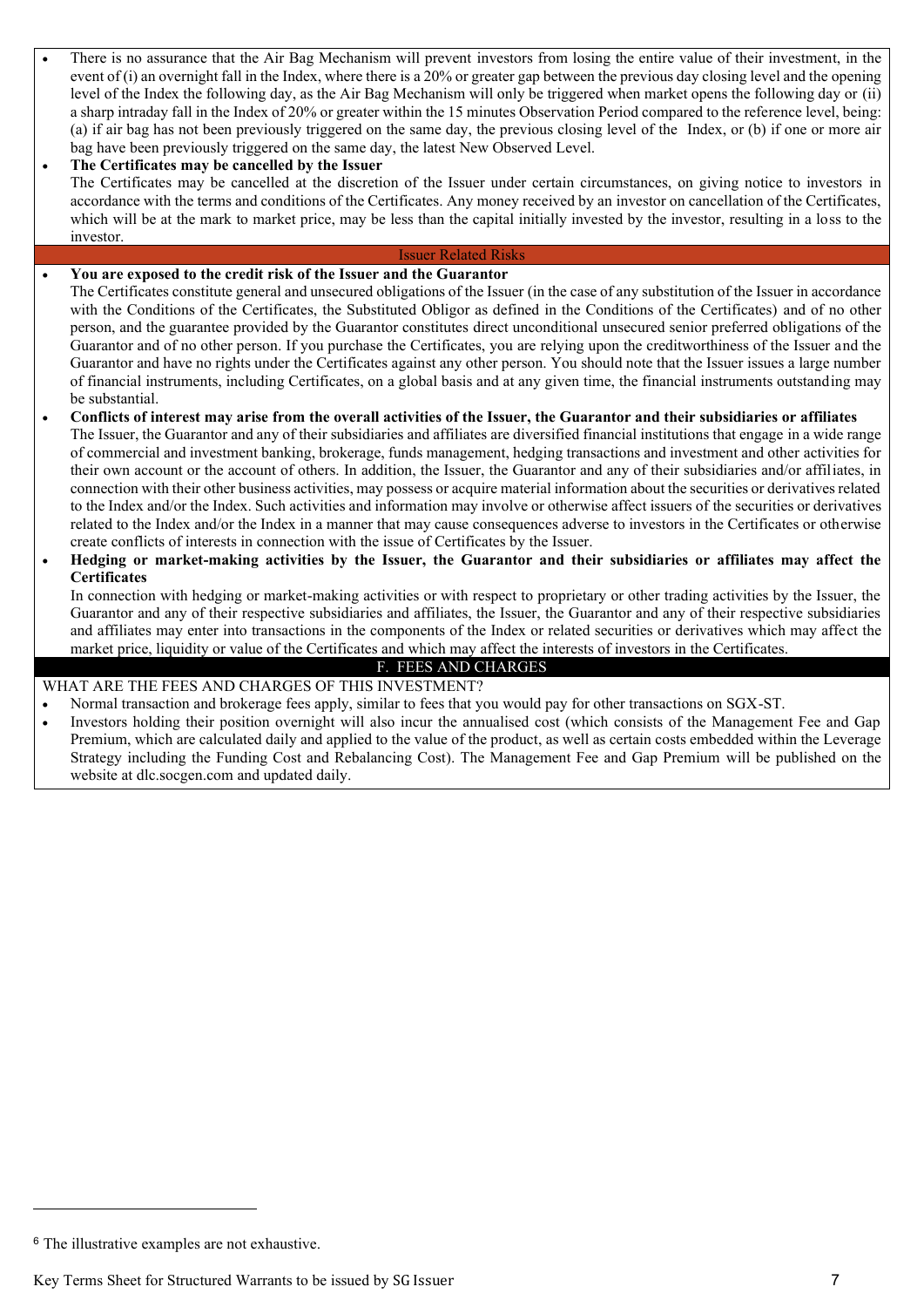## **APPENDIX I**

# **SPECIFIC DEFINITIONS RELATING TO THE LEVERAGE STRATEGY**

#### **Description of the Leverage Strategy**

The Leverage Strategy is designed to track a 5 times daily leveraged exposure to the Index.

At the end of each trading day of the Index, the exposure of the Leverage Strategy to the Index is reset within the Leverage Strategy in order to retain a daily leverage of 5 times the performance of the Index (excluding costs) regardless of the performance of the Index on the preceding day. This mechanism is referred to as the Daily Reset.

The Leverage Strategy incorporates an air bag mechanism which is designed to reduce exposure to the Index during extreme market conditions, as further described below.

## **Leverage Strategy Formula**

| $LSL_t$      | means, for any Observation Date(t), the Leverage Strategy Closing Level as of such day<br>$(t)$ .                                                                                                                                                                                                          |
|--------------|------------------------------------------------------------------------------------------------------------------------------------------------------------------------------------------------------------------------------------------------------------------------------------------------------------|
|              | Subject to the occurrence of an Intraday Restrike Event, the Leverage Strategy Closing<br>Level as of such Observation Date(t) is calculated in accordance with the following<br>formulae:                                                                                                                 |
|              | On Observation Date(1):                                                                                                                                                                                                                                                                                    |
|              | $LSL_1 = 1000$                                                                                                                                                                                                                                                                                             |
|              | On each subsequent Observation Date(t):                                                                                                                                                                                                                                                                    |
|              | $LSL_t = Max[LSL_{t-1} \times (1 + LR_{t-1,t} - FC_{t-1,t} - RC_{t-1,t}), 0]$                                                                                                                                                                                                                              |
| $LR_{t-1,t}$ | means the Leveraged Return of the Index between Observation Date(t-1) and<br>Observation Date(t) closing levels, calculated as follows :                                                                                                                                                                   |
|              | $LR_{t-1,t}$ = Leverage $\times \left(\frac{NTR_t}{NTR_{t-1}} - 1\right)$                                                                                                                                                                                                                                  |
| $FC_{t-1,t}$ | means, the Funding Cost between Observation Date(t-1) (included) and Observation<br>Date(t) (excluded) calculated as follows :                                                                                                                                                                             |
|              | $FC_{t-1,t}$ = (Leverage - 1) $\times \frac{\text{Rate}_{t-1} \times \text{ACT}(t-1,t)}{\text{DavidBasisRate}}$                                                                                                                                                                                            |
| $RC_{t-1,t}$ | means the Rebalancing Cost of the Leverage Strategy on Observation Date (t),<br>calculated as follows :                                                                                                                                                                                                    |
|              | $RC_{t-1,t}$ = Leverage $\times$ (Leverage – 1) $\times \left(\frac{NTR_t}{NTR_{t-1}} - 1\right) \times TC$                                                                                                                                                                                                |
| <b>TC</b>    | means the Transaction Costs applicable (including Stamp Duty and any other applicable<br>taxes, levies and costs which may be levied on the stock transactions on the Relevant<br>Stock Exchange for the Index by the applicable regulatory authorities from time to time)<br>that are currently equal to: |
|              | 0.13%                                                                                                                                                                                                                                                                                                      |
|              | "Stamp Duty" refers to the applicable rate of stamp duty on the stock transactions in the<br>jurisdiction of the Relevant Stock Exchange for the Index, which may be changed by the<br>applicable regulatory authorities from time to time.                                                                |
| Leverage     | 5                                                                                                                                                                                                                                                                                                          |
| $NTR_t$      | means, in respect of each Observation Date(t), the Closing Price of the Index as of such<br>Observation Date(t), subject to the adjustments and provisions of the Conditions.                                                                                                                              |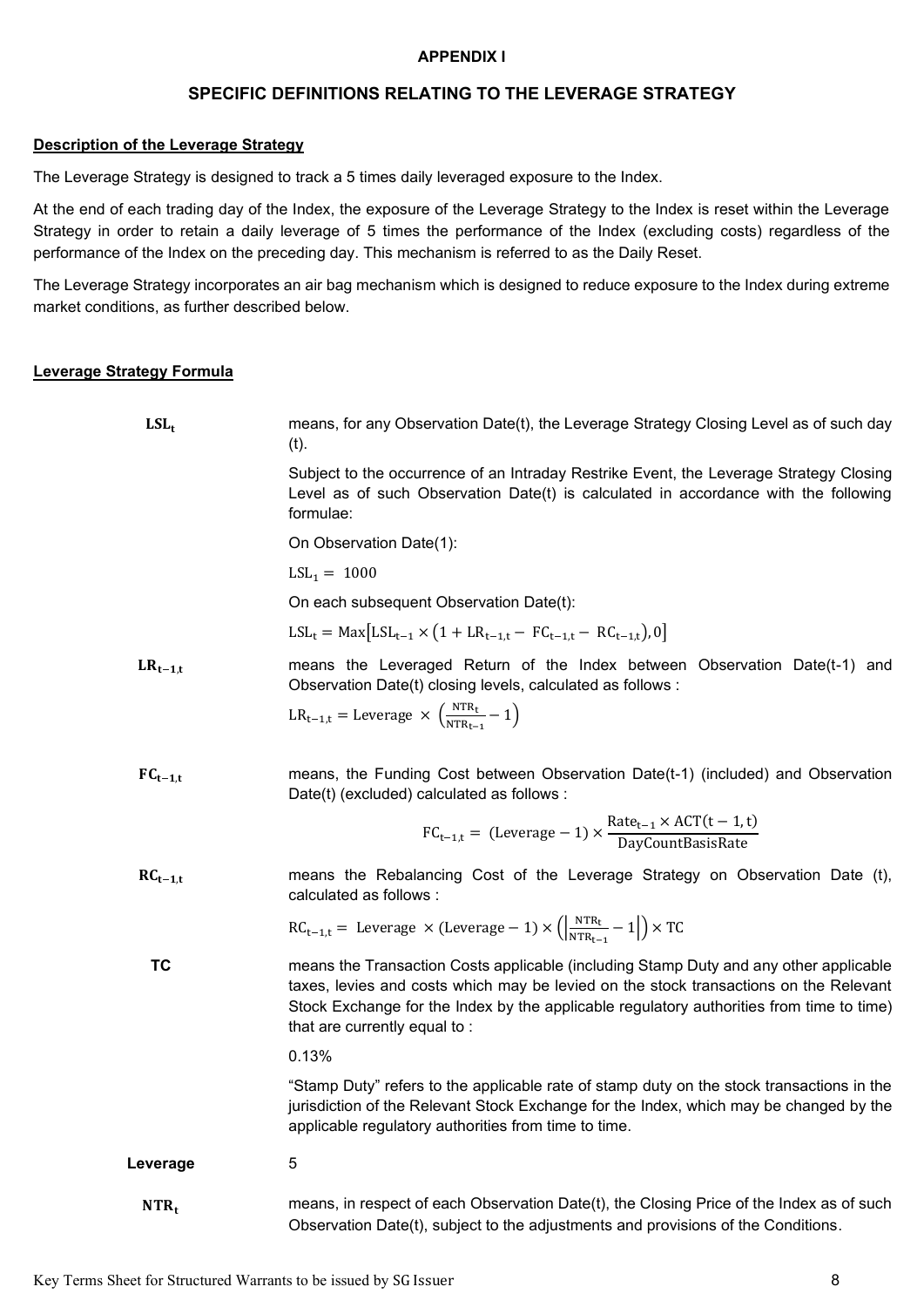| Rate <sub>t</sub>               | means, in respect of each Observation Date(t), a rate calculated as of such day in<br>accordance with the following formula:                                                                                                                                                                                                                                                                                                                                                                                                                                                                                                                                                                                                                                                                                                                                                                                                                                                                                                                                                                                                                                                                                                                                                |
|---------------------------------|-----------------------------------------------------------------------------------------------------------------------------------------------------------------------------------------------------------------------------------------------------------------------------------------------------------------------------------------------------------------------------------------------------------------------------------------------------------------------------------------------------------------------------------------------------------------------------------------------------------------------------------------------------------------------------------------------------------------------------------------------------------------------------------------------------------------------------------------------------------------------------------------------------------------------------------------------------------------------------------------------------------------------------------------------------------------------------------------------------------------------------------------------------------------------------------------------------------------------------------------------------------------------------|
|                                 | $Rate_t = CashRate_t + %SpreadLevel_t$                                                                                                                                                                                                                                                                                                                                                                                                                                                                                                                                                                                                                                                                                                                                                                                                                                                                                                                                                                                                                                                                                                                                                                                                                                      |
| CashRatet                       | means, in respect of each Observation Date(t), the Overnight HKD Hong Kong Interbank<br>Offered Rate (HIBOR) Fixing, as published on Reuters RIC HIHKDOND= or any<br>successor page, being the rate as of day (t), provided that if any of such rate is not<br>available, then that rate shall be determined by reference to the latest available rate that<br>was published on the relevant Reuters page. Upon the occurrence or likely occurrence,<br>as determined by the Calculation Agent, of modification, the permanent or indefinite<br>cancellation or cessation in the provision of HIBOR, or a regulator or other official sector<br>entity prohibits the use of HIBOR, the Calculation Agent may make adjustments as it may<br>determine appropriate to account for the relevant event or circumstance, including but<br>not limited to using any alternative rates from such date, with or without retroactive effect<br>as the Calculation Agent may in its sole and absolute discretion determine.                                                                                                                                                                                                                                                           |
| %SpreadLevel <sub>t</sub>       | means, in respect of each Observation Date(t), a rate which shall be determined with<br>respect to such Valuation Date(t) by the Calculation Agent as the difference between (1)<br>the 12-month HKD Hong Kong Interbank Offered Rate (HIBOR) Fixing, as published on<br>Reuters RIC HIHKD1YD= and (2) Overnight HKD Hong Kong Interbank Offered Rate<br>(HIBOR) Fixing, as published on Reuters RIC HIHKDOND= or any successor page, each<br>being the rate as of day (t), provided that if any of such rates is not available, then that<br>rate shall be determined by reference to the latest available rate that was published on<br>the relevant Reuters page. Upon the occurrence or likely occurrence, as determined by<br>the Calculation Agent, of modification, the permanent or indefinite cancellation or<br>cessation in the provision of HIBOR, or a regulator or other official sector entity prohibits<br>the use of HIBOR, the Calculation Agent may make adjustments as it may determine<br>appropriate to account for the relevant event or circumstance, including but not limited to<br>using any alternative rates from such date, with or without retroactive effect as the<br>Calculation Agent may in its sole and absolute discretion determine. |
|                                 | Provided that if such difference is negative, %SpreadLevel, should be 0%.                                                                                                                                                                                                                                                                                                                                                                                                                                                                                                                                                                                                                                                                                                                                                                                                                                                                                                                                                                                                                                                                                                                                                                                                   |
| $ACT(t-1,t)$                    | ACT (t-1;t) means the number of calendar days between the Index Business Day<br>immediately preceding the Observation Date (which is "t-1") (included) and the<br>Observation Date (which is "t") (excluded).                                                                                                                                                                                                                                                                                                                                                                                                                                                                                                                                                                                                                                                                                                                                                                                                                                                                                                                                                                                                                                                               |
| <b>DayCountBasisRate</b>        | 365                                                                                                                                                                                                                                                                                                                                                                                                                                                                                                                                                                                                                                                                                                                                                                                                                                                                                                                                                                                                                                                                                                                                                                                                                                                                         |
| <b>Benchmark Fallback</b>       | upon the occurrence or likely occurrence, as determined by the Calculation Agent, of a<br>Reference Rate Event, the Calculation Agent may make adjustments as it may determine<br>appropriate to account for the relevant event or circumstance, including but not limited to<br>using any alternative rates from such date, with or without retroactive effect as the<br>Calculation Agent may in its sole and absolute discretion determine.                                                                                                                                                                                                                                                                                                                                                                                                                                                                                                                                                                                                                                                                                                                                                                                                                              |
| <b>Reference Rate Event</b>     | means, in respect of the Reference Rate any of the following has occurred or will occur:                                                                                                                                                                                                                                                                                                                                                                                                                                                                                                                                                                                                                                                                                                                                                                                                                                                                                                                                                                                                                                                                                                                                                                                    |
|                                 | (i) a Reference Rate Cessation;                                                                                                                                                                                                                                                                                                                                                                                                                                                                                                                                                                                                                                                                                                                                                                                                                                                                                                                                                                                                                                                                                                                                                                                                                                             |
|                                 | (ii) an Administrator/Benchmark Event; or                                                                                                                                                                                                                                                                                                                                                                                                                                                                                                                                                                                                                                                                                                                                                                                                                                                                                                                                                                                                                                                                                                                                                                                                                                   |
|                                 | (iii) a Reference Rate is, with respect to over-the-counter derivatives transactions which<br>reference such Reference Rate, the subject of any market-wide development formally<br>agreed upon by the International Swaps and Derivative Association (ISDA) or the Asia<br>Securities Industry & Financial Markets Association (ASIFMA), pursuant to which such<br>Reference Rate is, on a specified date, replaced with a risk-free rate (or near risk-free<br>rate) established in order to comply with the recommendations in the Financial Stability<br>Board's paper titled "Reforming Major Interest Rate Benchmarks" dated 22 July 2014.                                                                                                                                                                                                                                                                                                                                                                                                                                                                                                                                                                                                                            |
| <b>Reference Rate Cessation</b> | means, for a Reference Rate, the occurrence of one or more of the following events:                                                                                                                                                                                                                                                                                                                                                                                                                                                                                                                                                                                                                                                                                                                                                                                                                                                                                                                                                                                                                                                                                                                                                                                         |
|                                 | (i) a public statement or publication of information by or on behalf of the administrator of<br>the Reference Rate announcing that it has ceased or will cease to provide the Reference                                                                                                                                                                                                                                                                                                                                                                                                                                                                                                                                                                                                                                                                                                                                                                                                                                                                                                                                                                                                                                                                                     |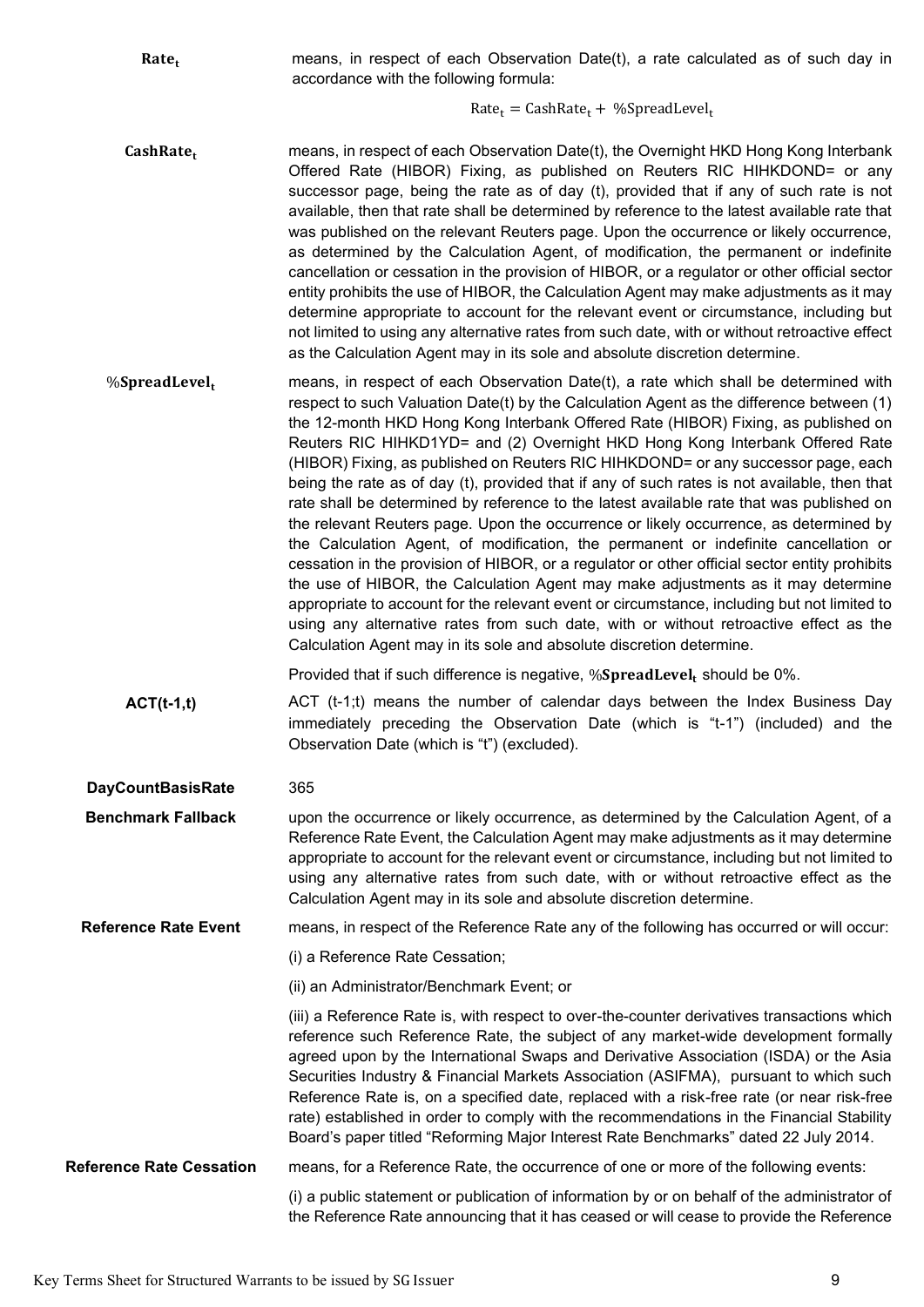Rate permanently or indefinitely, provided that, at the time of the statement or publication, there is no successor administrator that will continue to provide the Reference Rate;

(ii) a public statement or publication of information by the regulatory supervisor for the administrator of the Reference Rate, the central bank for the currency of the Reference Rate, an insolvency official with jurisdiction over the administrator for the Reference Rate, a resolution authority with jurisdiction over the administrator for the Reference Rate or a court or an entity with similar insolvency or resolution authority over the administrator for the Reference Rate, which states that the administrator of the Reference Rate has ceased or will cease to provide the Reference Rate permanently or indefinitely, provided that, at the time of the statement or publication, there is no successor administrator that will continue to provide the Reference Rate; or

(iii) in respect of a Reference Rate, a public statement or publication of information by the regulatory supervisor for the administrator of such Reference Rate announcing that (a) the regulatory supervisor has determined that such Reference Rate is no longer, or as of a specified future date will no longer be, representative of the underlying market and economic reality that such Reference Rate is intended to measure and that representativeness will not be restored and (b) it is being made in the awareness that the statement or publication will engage certain contractual triggers for fallbacks activated by pre-cessation announcements by such supervisor (howsoever described) in contracts;

**Administrator/Benchmark Event** means, for a Reference Rate, any authorisation, registration, recognition, endorsement, equivalence decision, approval or inclusion in any official register in respect of the Reference Rate or the administrator or sponsor of the Benchmark has not been, or will not be, obtained or has been, or will be, rejected, refused, suspended or withdrawn by the relevant competent authority or other relevant official body, in each case with the effect that either the Issuer, the Calculation Agent or any other entity is not, or will not be, permitted under any applicable law or regulation to use the Reference Rate to perform its or their respective obligations under the Certificates.

**Reference Rate(s)** means the rate(s) used in the Leverage Strategy Formula, for example SORA, SOFR and US Federal Funds Effective Rate.

#### **Extraordinary strategy adjustment for performance reasons ("air bag mechanism")**

| <b>Extraordinary Strategy Adjustment</b><br>for Performance Reasons | If the Calculation Agent determines that an Intraday Restrike Event has occurred<br>during an Observation Date(t) (the <b>Intraday Restrike Date</b> , noted hereafter <b>IRD</b> ),<br>an adjustment (an Extraordinary Strategy Adjustment for Performance<br><b>Reasons</b> ) shall take place during such Observation Date(t) in accordance with<br>the following provisions. |
|---------------------------------------------------------------------|----------------------------------------------------------------------------------------------------------------------------------------------------------------------------------------------------------------------------------------------------------------------------------------------------------------------------------------------------------------------------------|
|                                                                     | (1) Provided the last Intraday Restrike Observation Period as of such Intraday<br>Restrike Date does not end on the TimeReferenceClosing, the Leverage<br>Strategy Closing Level on the Intraday Restrike Date $(LSL_{RD})$ should be<br>computed as follows :                                                                                                                   |
|                                                                     | $LSLIRD = Max[ILSLIR(n) × (1 + ILRIR(n)IR(C) - IRCIR(n)IR(C)), 0]$                                                                                                                                                                                                                                                                                                               |
|                                                                     | (2) If the last Intraday Restrike Event Observation Period on the relevant Intraday<br>Restrike Date ends on the TimeReferenceClosing:                                                                                                                                                                                                                                           |
|                                                                     | $LSL_{IRD} = Max[ILSL_{IR(n)}, 0]$                                                                                                                                                                                                                                                                                                                                               |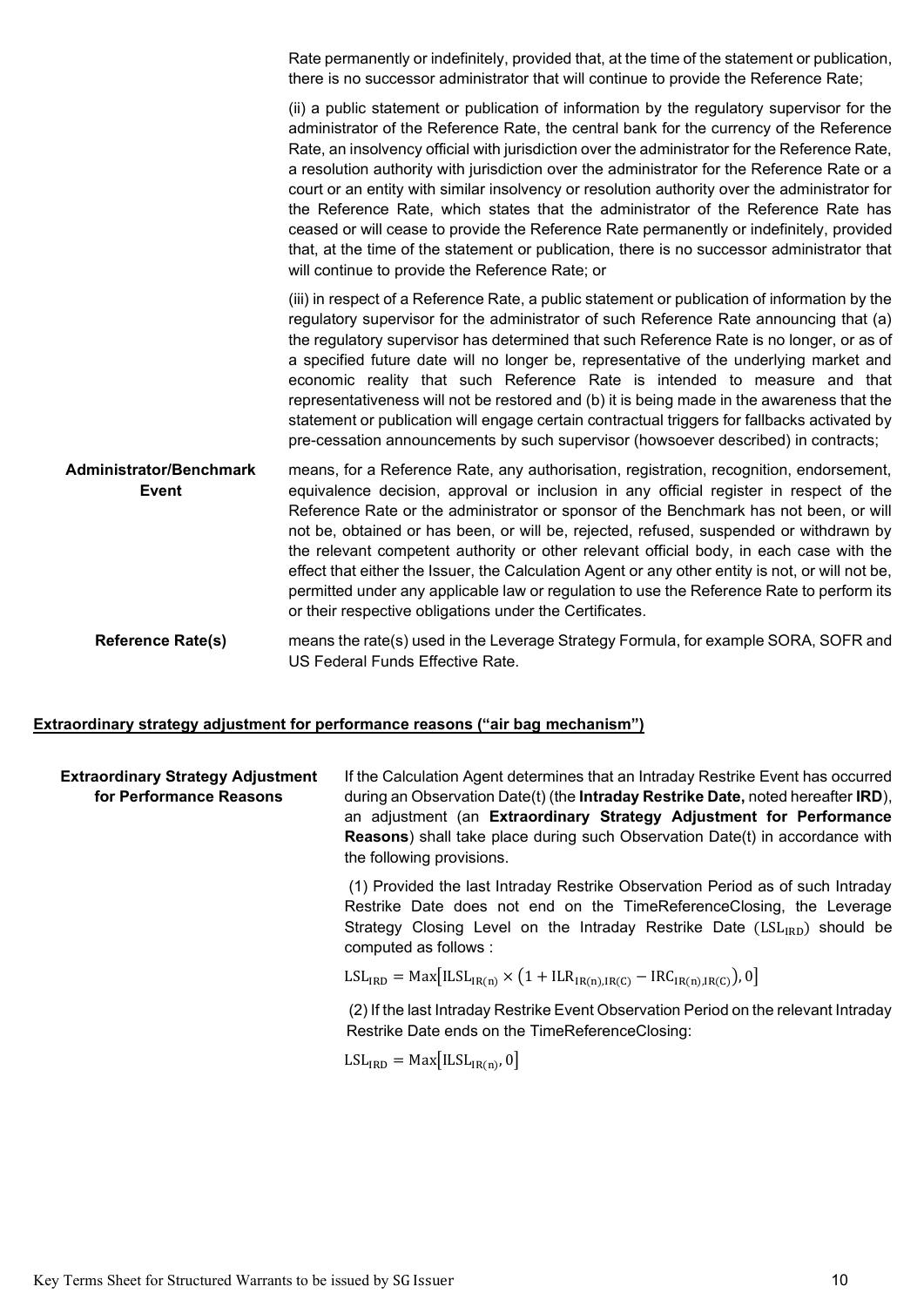| ILSL <sub>IR(k)</sub>          | means, in respect of IR(k), the Intraday Leverage Strategy Level in accordance<br>with the following provisions :                                                                                                   |  |  |  |
|--------------------------------|---------------------------------------------------------------------------------------------------------------------------------------------------------------------------------------------------------------------|--|--|--|
|                                |                                                                                                                                                                                                                     |  |  |  |
|                                | $(1)$ for $k = 1$ :                                                                                                                                                                                                 |  |  |  |
|                                | $ILSL_{IR(1)} = Max [LSL_{IRD-1} \times (1 + ILR_{IR(0),IR(1)} - FC_{IRD-1,IRD} - IRC_{IR(0),IR(1)}), 0]$                                                                                                           |  |  |  |
|                                | (2) for $k > 1$ :                                                                                                                                                                                                   |  |  |  |
|                                | $ILSL_{IR(k)} = Max[ILSL_{IR(k-1)} \times (1 + ILR_{IR(k-1),IR(k)} - IRC_{IR(k-1),IR(k)}),0]$                                                                                                                       |  |  |  |
| $ILRIR(k-1),IR(k)$             | means the Intraday Leveraged Return between $IR(k-1)$ and $IR(k)$ , calculated as<br>follows:                                                                                                                       |  |  |  |
|                                | $ILR_{IR(k-1),IR(k)} = \text{Leverage} \times \left(\frac{INTR_{IR(k)}}{INTR_{IR(k-1)}} - 1\right)$                                                                                                                 |  |  |  |
| $IRC_{IR(k-1),IR(k)}$          | means the Intraday Rebalancing Cost of the Leverage Strategy in respect of IR(k)<br>on a given Intraday Restrike Date, calculated as follows :                                                                      |  |  |  |
|                                | $\text{IRC}_{\text{IR}(k-1),\text{IR}(k)} = \text{Leverage} \times (\text{Leverage} - 1) \times \left( \left  \frac{\text{INTR}_{\text{IR}(k)}}{\text{INTR}_{\text{IR}(k-1)}} - 1 \right  \right) \times \text{TC}$ |  |  |  |
| INTR <sub>IR(k)</sub>          | means the Intraday Reference Price in respect of IR(k) computed as follows :                                                                                                                                        |  |  |  |
|                                | $(1)$ for k=0                                                                                                                                                                                                       |  |  |  |
|                                | $INTRIR(0) = NTRIRD-1$                                                                                                                                                                                              |  |  |  |
|                                | $(2)$ for k=1 to n                                                                                                                                                                                                  |  |  |  |
|                                | $\text{INTER}_{\text{IR}(k)} = \text{NTR}_{\text{IRD}-1} \times \frac{\text{IPR}_{\text{IR}(k)}}{\text{PR}_{\text{IRD}-1} - \text{Div}_{\text{IRD}}}$                                                               |  |  |  |
|                                | Where Div <sub>IRD</sub> represents the dividend on the Intraday Restrike Date, computed<br>as follows :                                                                                                            |  |  |  |
|                                | $DivIRD = PRIRD-1 - \frac{NTRIRD-1 × PRIRD}{NTRIRD}$                                                                                                                                                                |  |  |  |
|                                | $(3)$ with respect to $IR(C)$                                                                                                                                                                                       |  |  |  |
|                                | $INTRIR(C) = NTRIRD$                                                                                                                                                                                                |  |  |  |
| $IPR_{IR(k)}$                  | means, in respect of IR(k), the lowest price of the PR Index during the respective<br>Intraday Restrike Observation Period, subject to the adjustments and provisions<br>of the Conditions.                         |  |  |  |
| $PR_{IRD}$                     | means, in respect of an Intraday Restrike Date, the Closing Price of the PR Index<br>as of such Intraday Restrike Date, subject to the adjustments and provisions of<br>the Conditions.                             |  |  |  |
| IR(k)                          | For k=0, means the scheduled close for the Relevant Stock Exchange for the<br>Index (or any successor thereto) on the Observation Day immediately preceding<br>the relevant Intraday Restrike Date;                 |  |  |  |
|                                | For $k=1$ to n, means the $kth$ Intraday Restrike Event on the relevant Intraday<br>Restrike Date.                                                                                                                  |  |  |  |
| IR(C)                          | means the scheduled close for the Relevant Stock Exchange for the Index (or<br>any successor thereto) on the relevant Intraday Restrike Date.                                                                       |  |  |  |
| n                              | means the number of Intraday Restrike Events that occurred on the relevant<br>Intraday Restrike Date.                                                                                                               |  |  |  |
| <b>Intraday Restrike Event</b> | means in respect of an Observation Date(t), the decrease at any Calculation<br>Time of the PR Index level by 10% or more compared with the relevant PR Index<br>Reference Level as of such Calculation Time.        |  |  |  |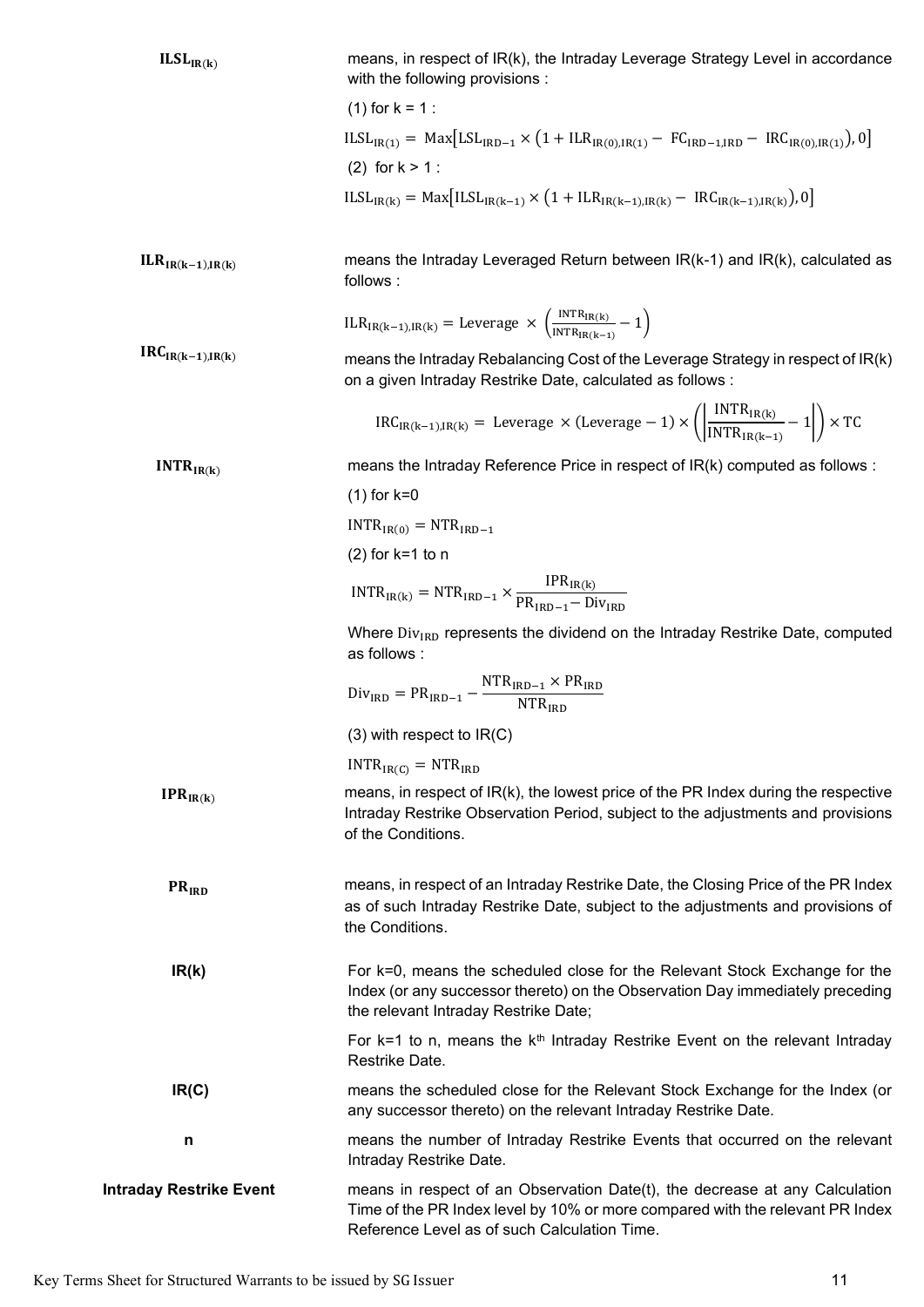| <b>PR Index Reference Level</b>                             | means in respect of Observation Date(t):                                                                                                                                                                                                                                                                                                                                                                                                                                                                                                                                                                                    |  |  |
|-------------------------------------------------------------|-----------------------------------------------------------------------------------------------------------------------------------------------------------------------------------------------------------------------------------------------------------------------------------------------------------------------------------------------------------------------------------------------------------------------------------------------------------------------------------------------------------------------------------------------------------------------------------------------------------------------------|--|--|
|                                                             | (1) provided no Intraday Restrike Event has previously occurred on such<br>Observation Date(t), the closing price of the PR Index on the immediately<br>preceding Observation Date, subject to the adjustments and provisions of the<br>Conditions;                                                                                                                                                                                                                                                                                                                                                                         |  |  |
|                                                             | or                                                                                                                                                                                                                                                                                                                                                                                                                                                                                                                                                                                                                          |  |  |
|                                                             | (2) if k Intraday Restrike Events have occurred on the relevant Intraday Restrike<br>Date, $IPR_{IR(k)}$ .                                                                                                                                                                                                                                                                                                                                                                                                                                                                                                                  |  |  |
| <b>Calculation Time</b>                                     | means any time between the TimeReferenceOpening and the<br>TimeReferenceClosing, provided that the relevant data is available to enable<br>the Calculation Agent to determine the Leverage Strategy Level.                                                                                                                                                                                                                                                                                                                                                                                                                  |  |  |
| <b>TimeReferenceOpening</b>                                 | means the scheduled opening time for the Relevant Stock Exchange for the<br>Index (or any successor thereto).                                                                                                                                                                                                                                                                                                                                                                                                                                                                                                               |  |  |
| <b>TimeReferenceClosing</b>                                 | means the scheduled closing time for the Relevant Stock Exchange for the Index<br>(or any successor thereto).                                                                                                                                                                                                                                                                                                                                                                                                                                                                                                               |  |  |
| <b>Intraday Restrike Event Observation</b><br><b>Period</b> | means in respect of an Intraday Restrike Event, the period starting on and<br>excluding the Intraday Restrike Event Time and finishing on and including the<br>sooner between (1) the time falling 15 minutes after the Intraday Restrike Event<br>Time and (2) the TimeReferenceClosing.                                                                                                                                                                                                                                                                                                                                   |  |  |
|                                                             | Where, during such period, the Calculation Agent determines that (1) the level of<br>the PR Index is not disseminated by the Index Sponsor or, the Index Calculation<br>Agent, as the case may be or (2) the Relevant Stock Exchange for the Index is<br>not open for continuous trading, the Intraday Restrike Event Observation Period<br>will be extended to the extent necessary until (1) the level of the PR Index is<br>calculated and disseminated by the Index Sponsor or, the Index Calculation<br>Agent, as the case may be and (2) the Relevant Stock Exchange for the Index is<br>open for continuous trading. |  |  |
| <b>Intraday Restrike Event Time</b>                         | means in respect of an Intraday Restrike Event, the Calculation Time on which<br>such event occurs.                                                                                                                                                                                                                                                                                                                                                                                                                                                                                                                         |  |  |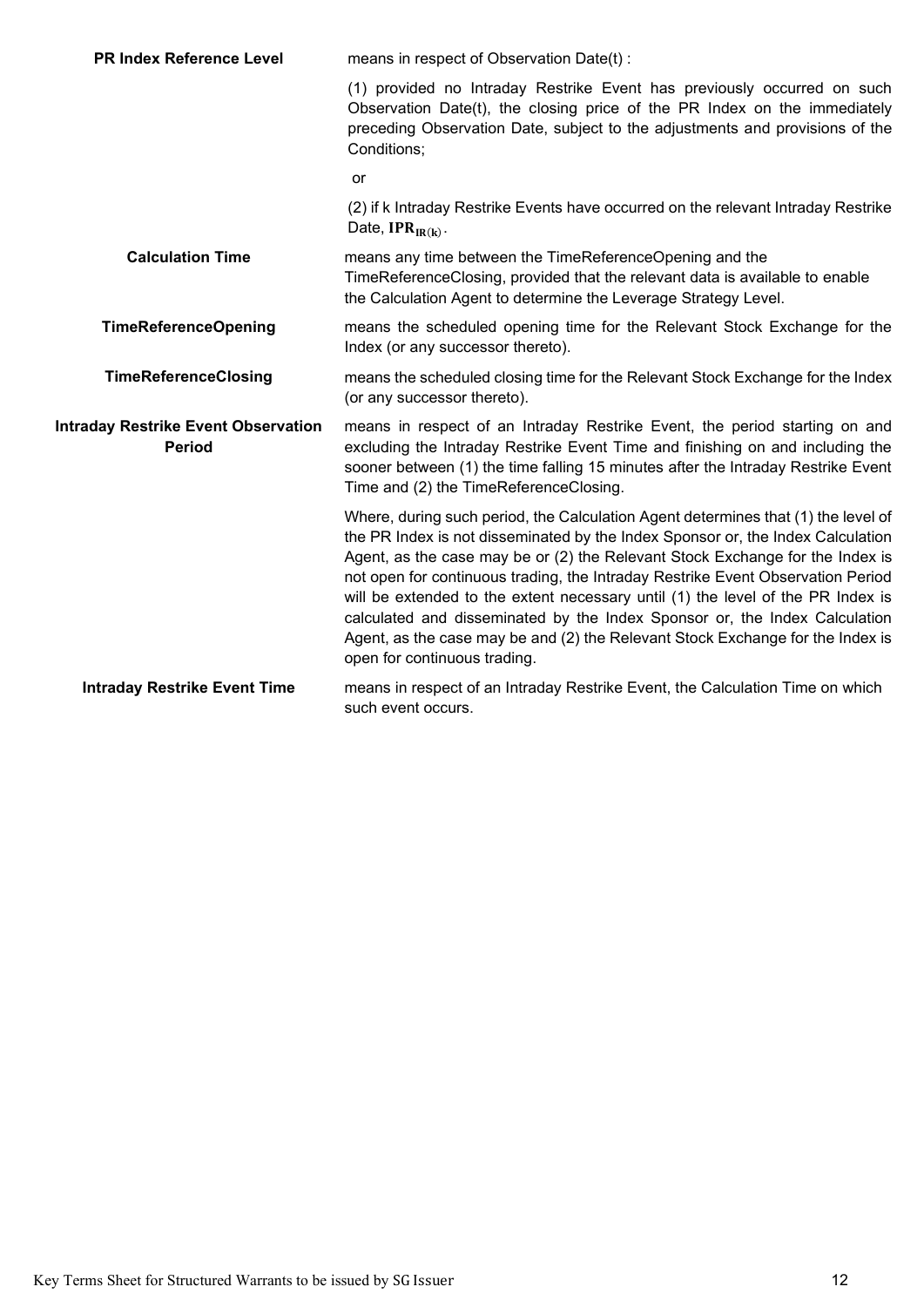## **APPENDIX II**

## **ILLUSTRATION ON HOW RETURNS AND LOSSES CAN OCCUR UNDER DIFFERENT SCENARIOS**

*The examples are purely hypothetical and do not take fees and charges payable by investors into consideration. The examples highlight the effect of the Index performance on the value of the Certificates and do not take into account the possible influence of fees or any other market parameters*.

#### 1. Illustrative examples

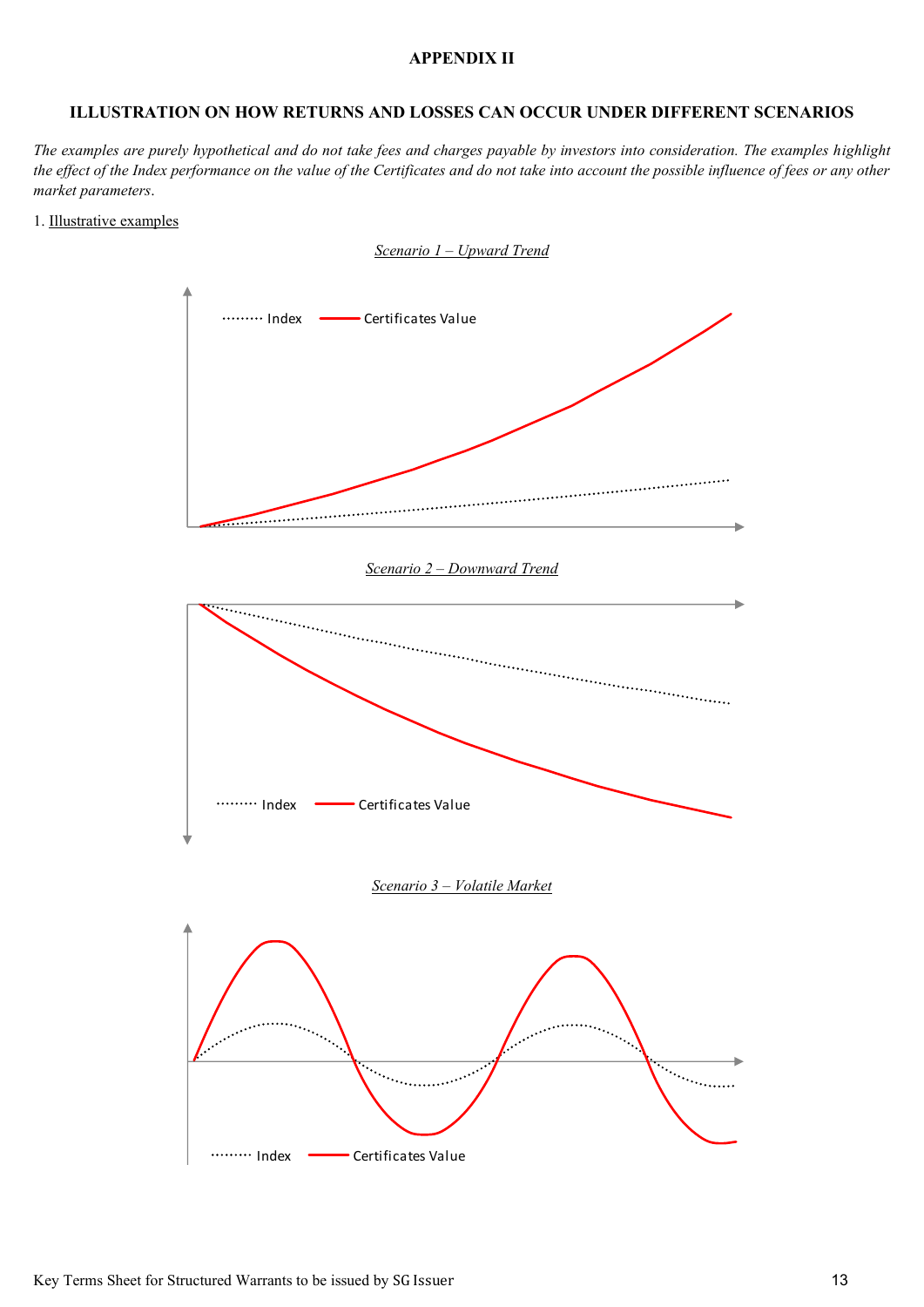## 2. Numerical Examples

| <b>Index</b>              |          |          |          |          |          |          |
|---------------------------|----------|----------|----------|----------|----------|----------|
|                           | Day $0$  | Day 1    | Day 2    | Day 3    | Day 4    | Day 5    |
|                           |          |          |          |          |          |          |
| Daily return              |          | $2.0\%$  | $2.0\%$  | $2.0\%$  | $2.0\%$  | $2.0\%$  |
|                           |          |          |          |          |          |          |
| Value at end of day       | 10,000.0 | 10,200.0 | 10,404.0 | 10,612.1 | 10,824.3 | 11,040.8 |
| <b>Accumulated Return</b> |          | $2.00\%$ | 4.04%    | $6.12\%$ | 8.24%    | 10.41%   |
|                           |          |          |          |          |          |          |

*Scenario 1 – Upward Trend*

| <b>Value of the Certificates</b> |         |           |          |          |          |          |  |
|----------------------------------|---------|-----------|----------|----------|----------|----------|--|
|                                  | Day $0$ | Day 1     | Day $2$  | Day $3$  | Day $4$  | Day 5    |  |
| Daily return                     |         | $10.0\%$  | $10.0\%$ | $10.0\%$ | $10.0\%$ | $10.0\%$ |  |
| Price at end of day              | 1.2     | 1.32      | 1.45     | 1.60     | 1.76     | 1.93     |  |
| <b>Accumulated Return</b>        |         | $10.00\%$ | 21.00%   | 33.10%   | 46.41%   | 61.05%   |  |

# *Scenario 2 – Downward Trend*

| Index                     |          |           |           |           |          |          |
|---------------------------|----------|-----------|-----------|-----------|----------|----------|
|                           |          |           |           |           |          |          |
|                           | Day 0    | Day 1     | Day $2$   | Day $3$   | Day $4$  | Day 5    |
|                           |          |           |           |           |          |          |
| Daily return              |          | $-2.0\%$  | $-2.0\%$  | $-2.0\%$  | $-2.0\%$ | $-2.0\%$ |
|                           |          |           |           |           |          |          |
| Value at end of day       | 10,000.0 | 9,800.0   | 9,604.0   | 9,411.9   | 9,223.7  | 9,039.2  |
|                           |          |           |           |           |          |          |
| <b>Accumulated Return</b> |          | $-2.00\%$ | $-3.96\%$ | $-5.88\%$ | $-7.76%$ | $-9.61%$ |
|                           |          |           |           |           |          |          |
|                           |          |           |           |           |          |          |

| <b>Value of the Certificates</b> |         |            |            |            |            |            |
|----------------------------------|---------|------------|------------|------------|------------|------------|
|                                  | Day $0$ | Day 1      | Day 2      | Day 3      | Day 4      | Day 5      |
| Daily return                     |         | $-10.0\%$  | $-10.0\%$  | $-10.0\%$  | $-10.0\%$  | $-10.0\%$  |
| Price at end of day              | 1.2     | 1.08       | 0.97       | 0.87       | 0.79       | 0.71       |
| <b>Accumulated Return</b>        |         | $-10.00\%$ | $-19.00\%$ | $-27.10\%$ | $-34.39\%$ | $-40.95\%$ |

# *Scenario 3 – Volatile Market*

|                           |          |          | <b>Index</b> |          |           |          |
|---------------------------|----------|----------|--------------|----------|-----------|----------|
|                           | Day $0$  | Day 1    | Day 2        | Day 3    | Day 4     | Day 5    |
| Daily return              |          | $2.0\%$  | $-2.0\%$     | $2.0\%$  | $-2.0\%$  | $2.0\%$  |
| Value at end of day       | 10,000.0 | 10,200.0 | 9.996.0      | 10,195.9 | 9,992.0   | 10,191.8 |
| <b>Accumulated Return</b> |          | $2.00\%$ | $-0.04\%$    | 1.96%    | $-0.08\%$ | 1.92%    |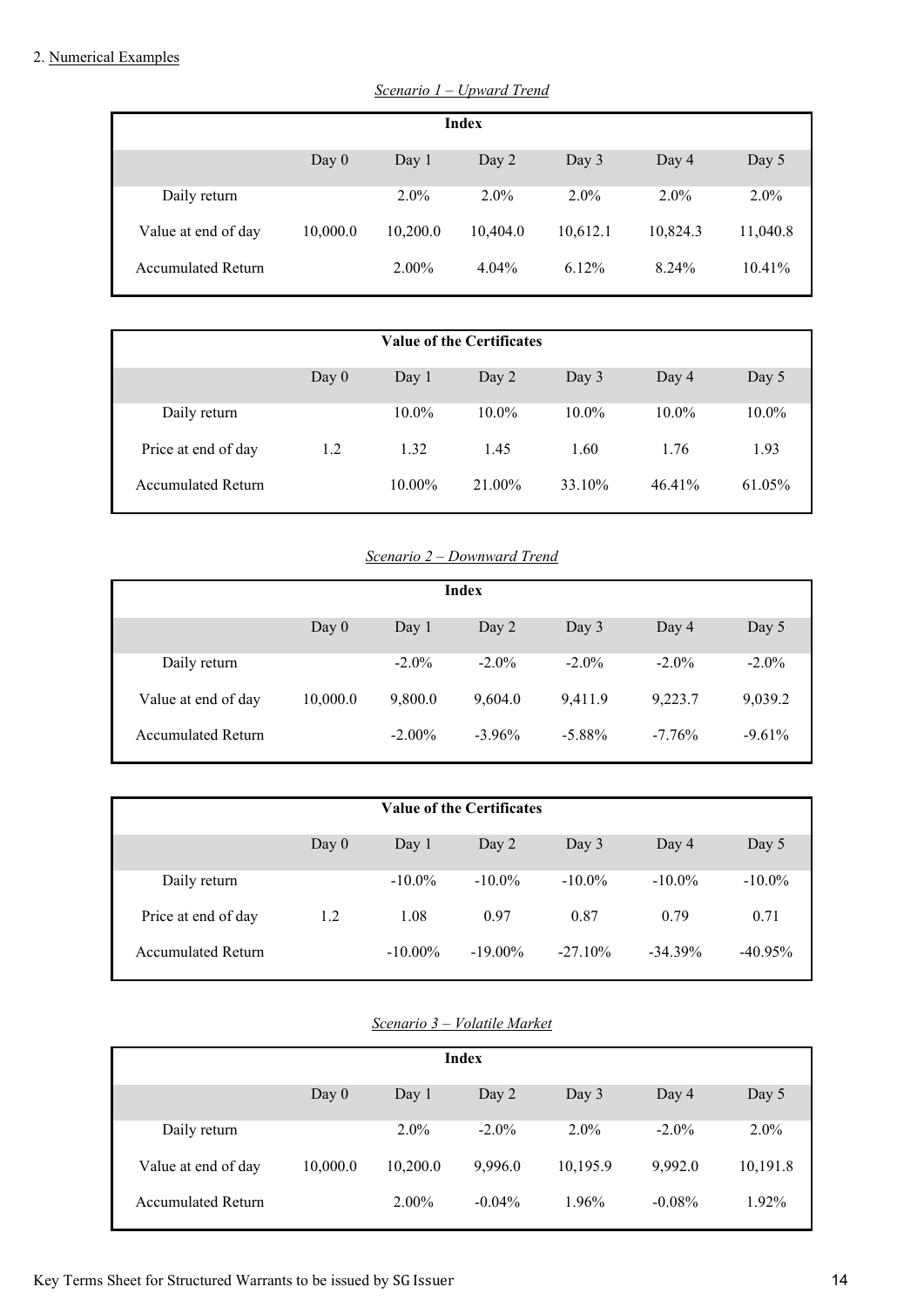| <b>Value of the Certificates</b> |         |           |           |          |           |          |  |
|----------------------------------|---------|-----------|-----------|----------|-----------|----------|--|
|                                  | Day $0$ | Day 1     | Day 2     | Day $3$  | Day $4$   | Day 5    |  |
| Daily return                     |         | $10.0\%$  | $-10.0\%$ | $10.0\%$ | $-10.0\%$ | $10.0\%$ |  |
| Price at end of day              | 1.2     | 1.32      | 1.19      | 1.31     | 1.18      | 1.29     |  |
| <b>Accumulated Return</b>        |         | $10.00\%$ | $-1.00\%$ | 8.90%    | $-1.99\%$ | 7.81%    |  |